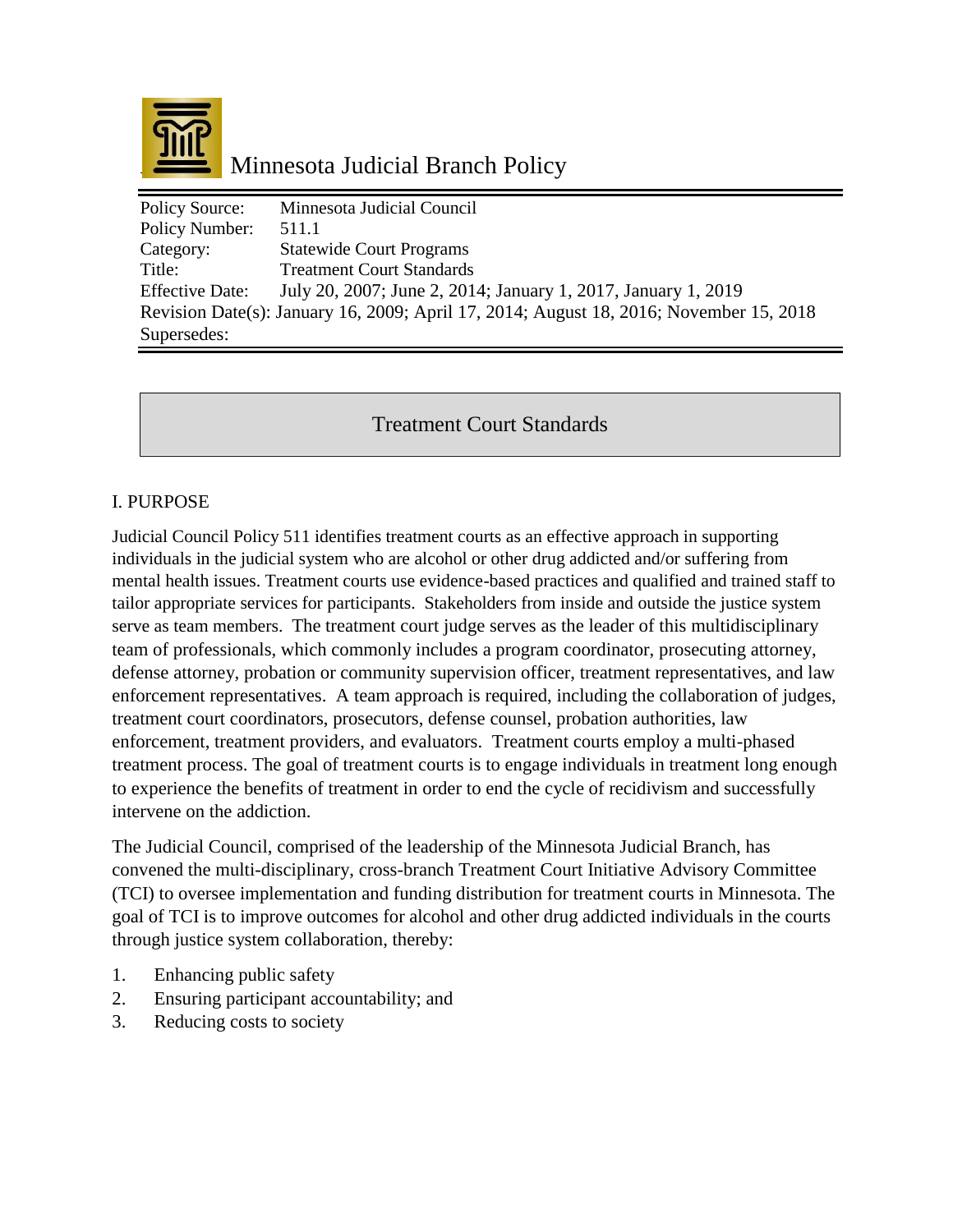Successful treatment court initiatives will also improve the quality of life for addicted offenders, their families, and communities through recovery and lead to greater system collaboration and ongoing analysis to ensure effective and fair case outcomes.

# II. APPLICABILITY

This policy is applicable to all Minnesota Judicial Branch DWI, adult drug, mental health, juvenile, hybrid, and veterans treatment courts recognized under Judicial Council Policy 511 Treatment Courts. Family Dependency Treatment Courts (FDTC) have their own specific treatment court standards outlined in Judicial Council Policy 511.4 Treatment Courts.

# III. TREATMENT COURT MODELS

- A. Adult Drug Courts serve drug and alcohol addicted offenders for purposes of reducing recidivism and increasing the offenders' likelihood of successful habilitation through early, continuous, and intense judicially supervised treatment, mandatory periodic drug testing, community supervision and the use of appropriate sanctions and incentives. The treatment court judge maintains close oversight of each case through regular status hearings with the parties involved. The judge both leads and works as a member of a team that comprises representatives from treatment, probation/case manager, coordinator, prosecutor, and defense counsel.
- B. DWI Courts and hybrid DWI Courts serve individuals charged with repeated instances of driving while impaired (DWI) of drugs or alcohol, also referred to as driving under the influence (DUI). DWI and hybrid DWI courts have a variety of elements that set them apart from the original drug court model. While public safety is a priority among all models of treatment courts, drinking and driving is a major public safety issue for our communities and our criminal justice system. The main goal of DWI and hybrid DWI courts is to reduce or eliminate repeat DWI offenses; thereby creating safer roads and saving lives. The detection of alcohol is difficult, requiring more sophisticated testing. Transportation issues tend to be one of the most difficult obstacles for offenders to overcome. To effectively manage these issues and to best treat this population, DWI and hybrid DWI courts utilize increased supervision, frequent alcohol and other drug testing, including scientifically validated technology to detect ethyl alcohol, and driver's license reinstatement plans.
- C. Juvenile treatment courts serve teens charged with delinquency offenses caused or influenced by a moderate-to-severe substance use disorder or co-occurring mental health disorder. There are many characteristics and needs specific to this model. Most important is the fact that many of the young people in these courts are still living at home and are under the supervision of caregivers. Juveniles are negatively affected by any criminal or addictive issues in the home. Because the court does not have jurisdiction over the caregivers, it is more difficult to effectively intervene in the youth's problematic use of alcohol and other drugs and support the young person in their recovery. Due to their age and the relatively short period of time using alcohol and other drugs, providing a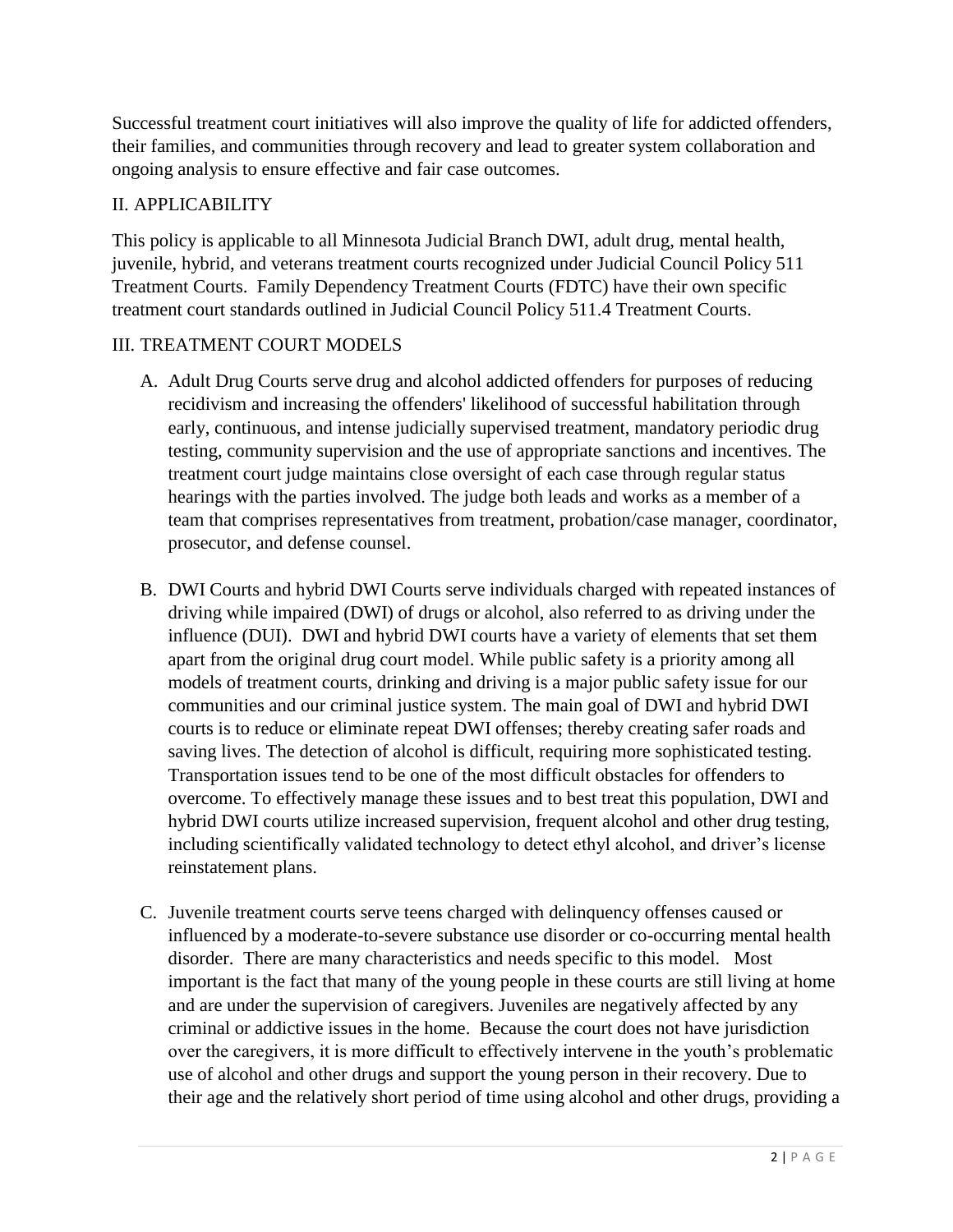definitive diagnosis of dependence for juveniles regarding their use of alcohol and other drugs is sometimes difficult and some traditional treatment and recovery supports may not be appropriate. Issues such as school performance, teenage pregnancy, gang involvement, transportation, and appropriate housing greatly impact a juvenile treatment court's ability to support the young person in changing their life.

- D. Veterans treatment courts serve military veterans or active-duty military personnel charged with crimes caused or influenced by a moderate-to-severe substance use disorder and/or serious and persistent mental health disorder. Traumatic exposure during combat, difficulty reintegrating into civil society after discharge, and the unique socialization processes of military culture are some of the identified needs addressed in this model of treatment court. Modeled after drug courts and mental health courts, veterans treatment courts meld treatment with intensive supervision by the court and probation department. A distinguishing feature of these courts is the use of veteran peer mentors familiar with military culture who provide around-the-clock support, advice, and camaraderie for participants, and help them attend treatment services and prosocial events. This practice borrows heavily from the peer-support specialist model, which is used most commonly with teens and persons with severe substance use disorders.
- E. Mental Health courts typically serve individuals charged with offenses that are caused or exacerbated by severe and persistent mental illness, such as schizophrenia, schizoaffective disorder, or bipolar disorder. Participants receive mental health treatment and intensive clinical case management. Case management is commonly based on the Assertive Community Treatment (ACT) model, which provides around-the-clock access to a multidisciplinary team of professionals offering wraparound services to meet an array of treatment and social service needs. Similar to substance abuse issues, too often people with serious mental illnesses at risk of criminal justice involvement cycle repeatedly through courts and correctional facilities, frequently for minor offenses. Mental Health courts have been a positive intervention to these issues.

The following document provides standards to guide the planning and implementation of adult drug, DWI, hybrid, juvenile, mental health, and veterans treatment courts in Minnesota. The Ten Key Components, as published by the U.S. Department of Justice, Office of Justice Programs, and the Adult Drug Court Best Practice Standards: Volume I and II, as published by the National Association of Drug Court Professionals (NADCP) are the core structure for these standards.

The original standards were approved by the Judicial Council on July 20, 2007 and are minimum requirements for the approval and operation of all treatment courts in Minnesota.

The standards are based upon almost thirty years of evaluation and lessons learned from treatment courts all across the country, as well as Minnesota's oldest treatment courts. While these standards seek to create a minimum level of uniform practices for treatment courts there is much room for innovation and for local treatment courts to tailor their courts to meet their needs.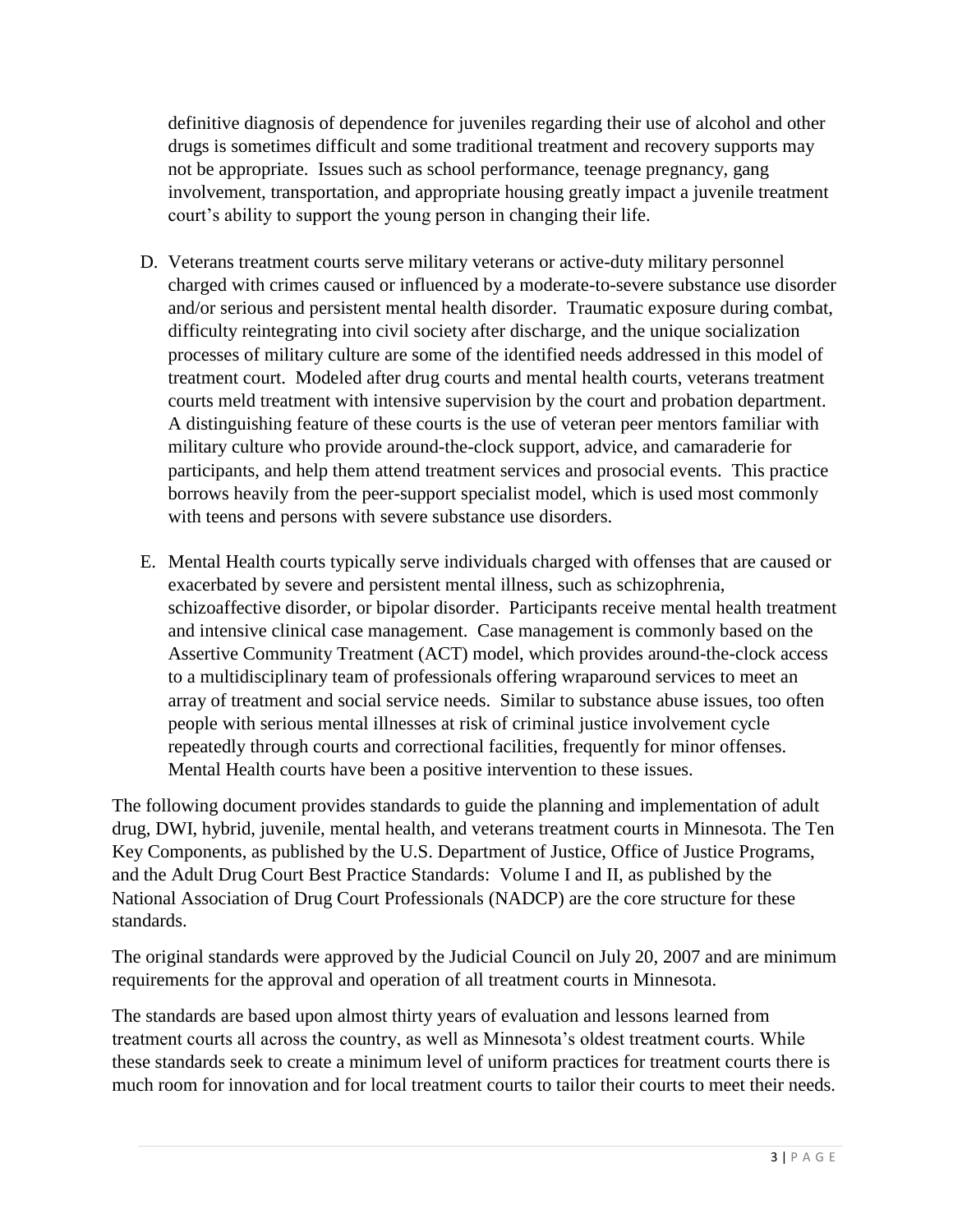

# **MINNESOTA TREATMENT COURT STANDARDS**

**January 1, 2019**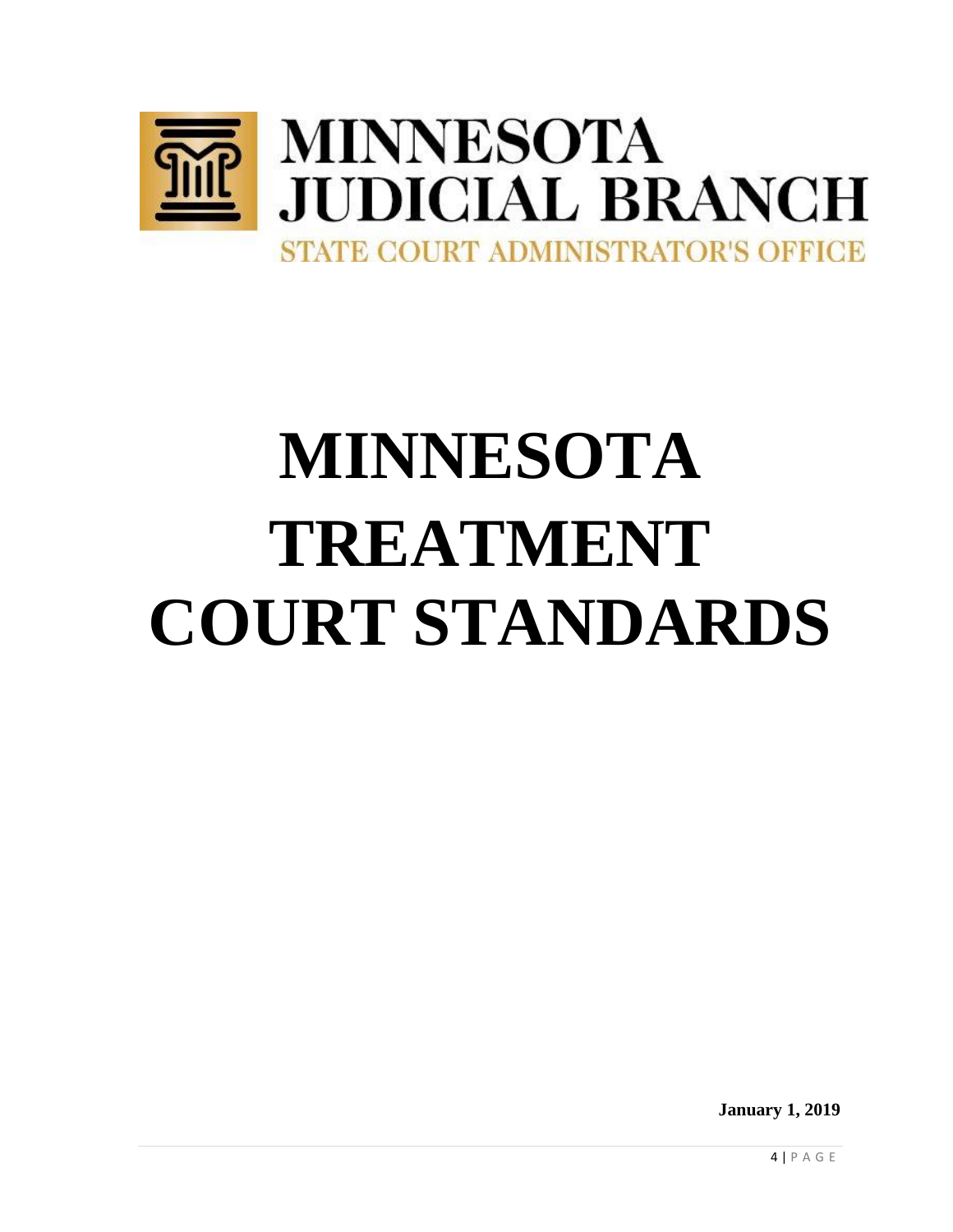# Minnesota Judicial Branch

# **Treatment Court Standards**

Effective January 1, 2019

# Contents

| A.        |  |
|-----------|--|
| <b>B.</b> |  |
| C.        |  |
| D.        |  |
| Ε.        |  |
| F.        |  |
| G.        |  |
| Η.        |  |
| I.        |  |
| J.        |  |
| K.        |  |
| L.        |  |
| M.        |  |
|           |  |
| A.        |  |
| <b>B.</b> |  |
| C.        |  |
| D.        |  |
| Ε.        |  |
| F.        |  |
| G.        |  |
|           |  |
| A.        |  |
| Β.        |  |
| C.        |  |
| D.        |  |
| E.        |  |
|           |  |
| A.        |  |
| <b>B.</b> |  |
| C.        |  |
| D.        |  |
| Ε.        |  |
| F.        |  |
| G.        |  |
| Η.        |  |
| I.        |  |
|           |  |
| A.        |  |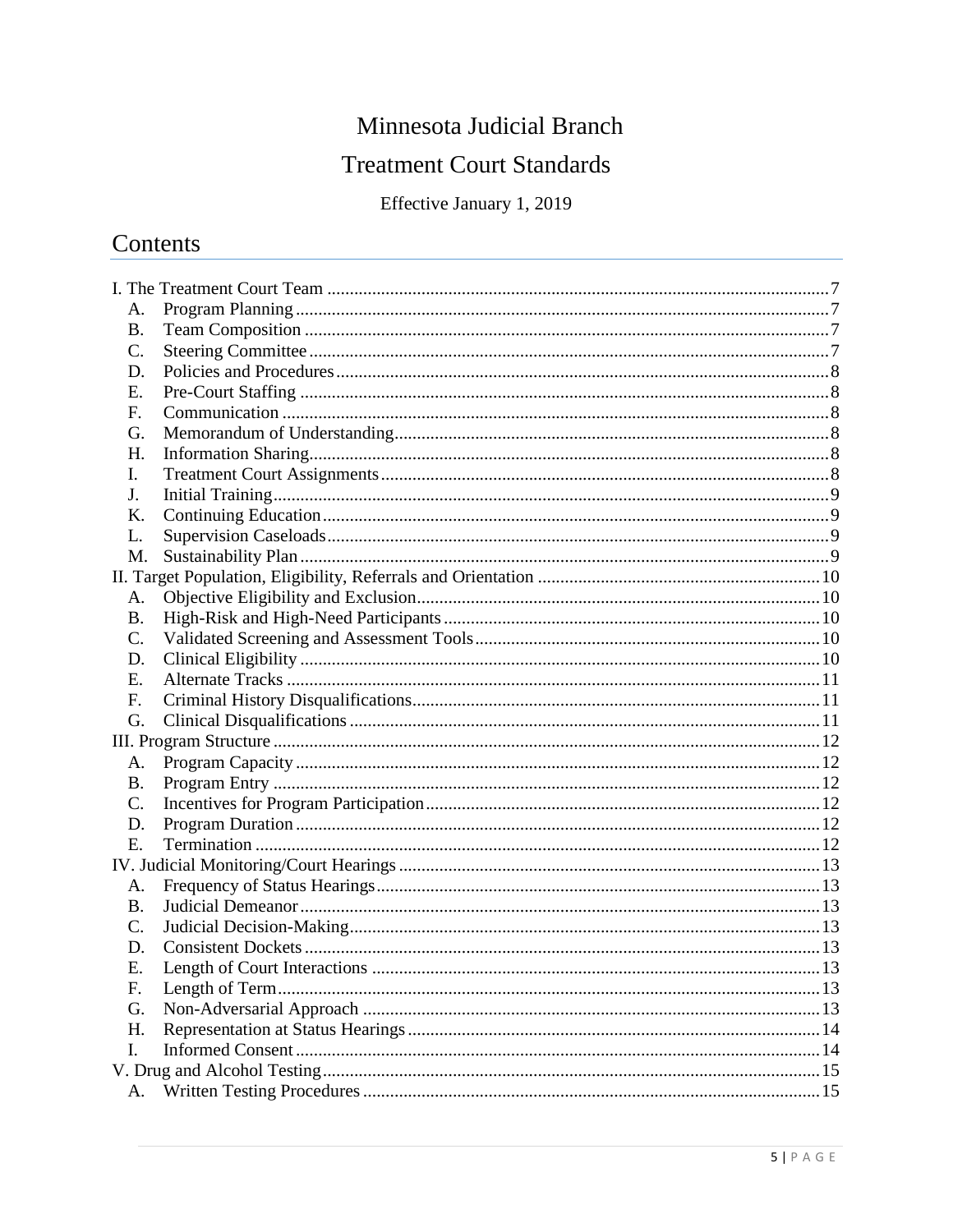| <b>B.</b>      |  |  |
|----------------|--|--|
| C.             |  |  |
| D.             |  |  |
| Ε.             |  |  |
| F.             |  |  |
| G.             |  |  |
| Η.             |  |  |
|                |  |  |
| A.             |  |  |
| <b>B.</b>      |  |  |
| C.             |  |  |
| D.             |  |  |
| Ε.             |  |  |
| F.             |  |  |
| G.             |  |  |
| Η.             |  |  |
| L.             |  |  |
| J.             |  |  |
| K.             |  |  |
| L.             |  |  |
| M.             |  |  |
| N.             |  |  |
| O.             |  |  |
|                |  |  |
| A.             |  |  |
| <b>B.</b>      |  |  |
| $\mathbf{C}$ . |  |  |
| D.             |  |  |
| E.             |  |  |
| F.             |  |  |
|                |  |  |
| A.             |  |  |
| <b>B.</b>      |  |  |
| $C$ .          |  |  |
| D.             |  |  |
| Ε.             |  |  |
| F.             |  |  |
|                |  |  |
| A.             |  |  |
| <b>B.</b>      |  |  |
| C.             |  |  |
| D.             |  |  |
| Ε.             |  |  |
| F.             |  |  |
| G.             |  |  |
| Η.             |  |  |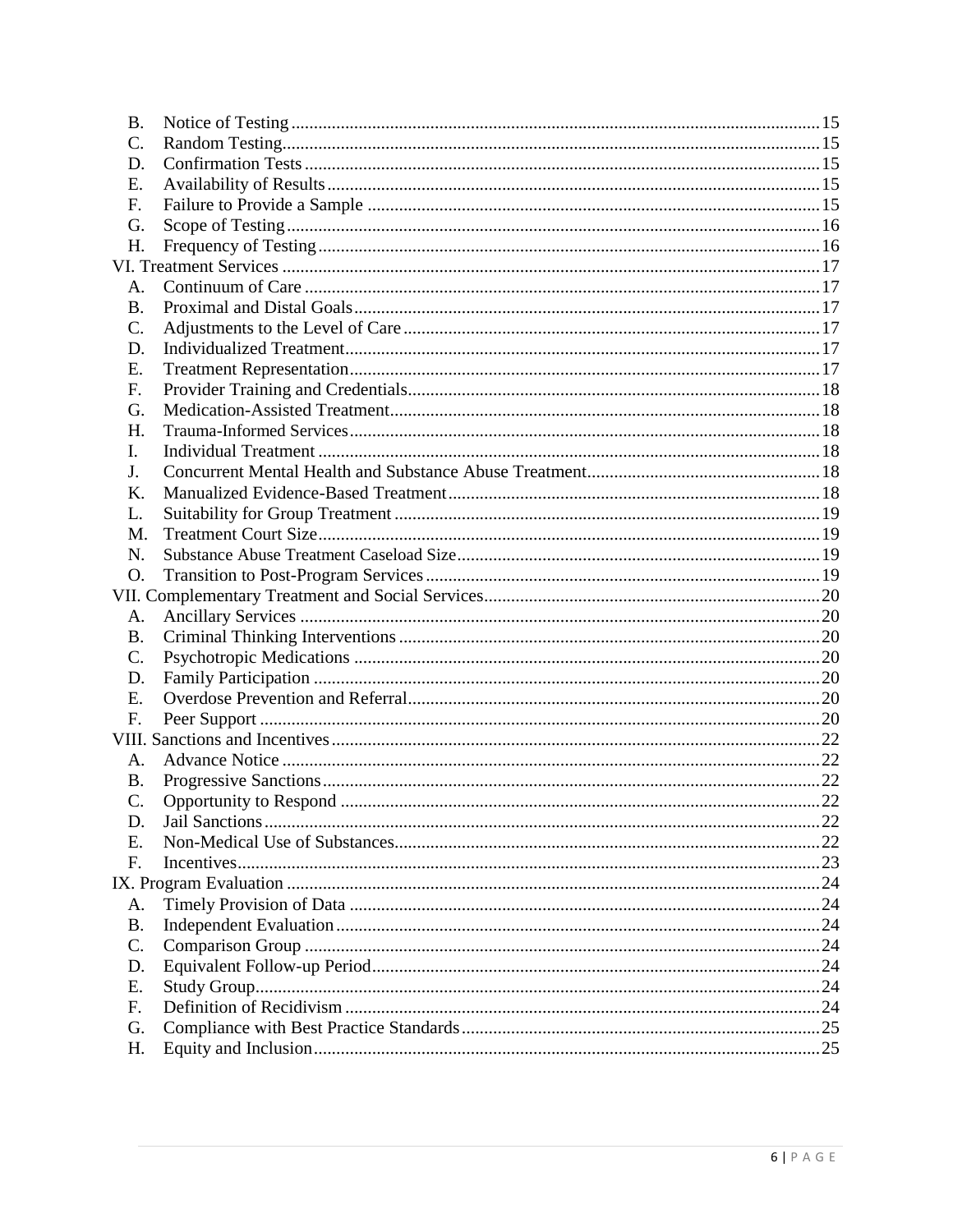# **I. The Treatment Court Team**

# <span id="page-6-0"></span>A. PROGRAM PLANNING

Treatment court teams shall complete the federal Drug Court Planning Initiative (DCPI), the Veterans Treatment Court Planning Initiative and DWI court training, or the Minnesota equivalent for the specific approved treatment court model before becoming operational. Hybrid treatment court teams that seek to combine multiple models of treatment courts shall complete team-based treatment court training for all relevant models. While Minnesota does not presently offer a mental health court training, mental health courts shall use the Council for State Government's online curriculum.<sup>1</sup>

Treatment court teams shall take a minimum of one year to plan and prepare for implementation. This amount of time allows for a cohesive team to form; one that has effectively and collaboratively reached consensus on the variety of issues inherent in the implementation of a treatment court.

# B. TEAM COMPOSITION

The treatment court team shall, at a minimum, include a judge, prosecutor, defense counsel, a coordinator, probation/case manager, a chemical dependency expert, treatment provider(s), and other ancillary service providers. Specific models may require additional team members such as a tribal representative (when appropriate), a mental health treatment expert (for mental health court or courts serving individuals with co-occurring disorders), a mental health court case manager (for mental health court), a victim's representative (for DWI Court), a school official (for juvenile treatment court), a Veterans Justice Outreach Specialist (for veterans treatment courts) and a Veterans Service Officer (for veterans treatment courts).

Other possible team members, may include, but are not limited to: a law enforcement representative (who should be represented on adult drug court teams), a Substance Use Disorder assessor, a Social Service representative<sup>2</sup>, recovery community representatives, and peer support providers.

# <span id="page-6-1"></span>C. STEERING COMMITTEE

 $\overline{a}$ 

Each treatment court shall create a steering committee comprised of key officials and policymakers to provide oversight for treatment court policies and operations, including development and review of the treatment court budget, and to communicate regularly with the county board and/or city council.

<sup>1</sup> [Developing a Mental Health Court: An Interdisciplinary Curriculum](https://learning.csgjusticecenter.org/)

<sup>2</sup> Specifically, these representatives could come from public health, housing, employment, etc.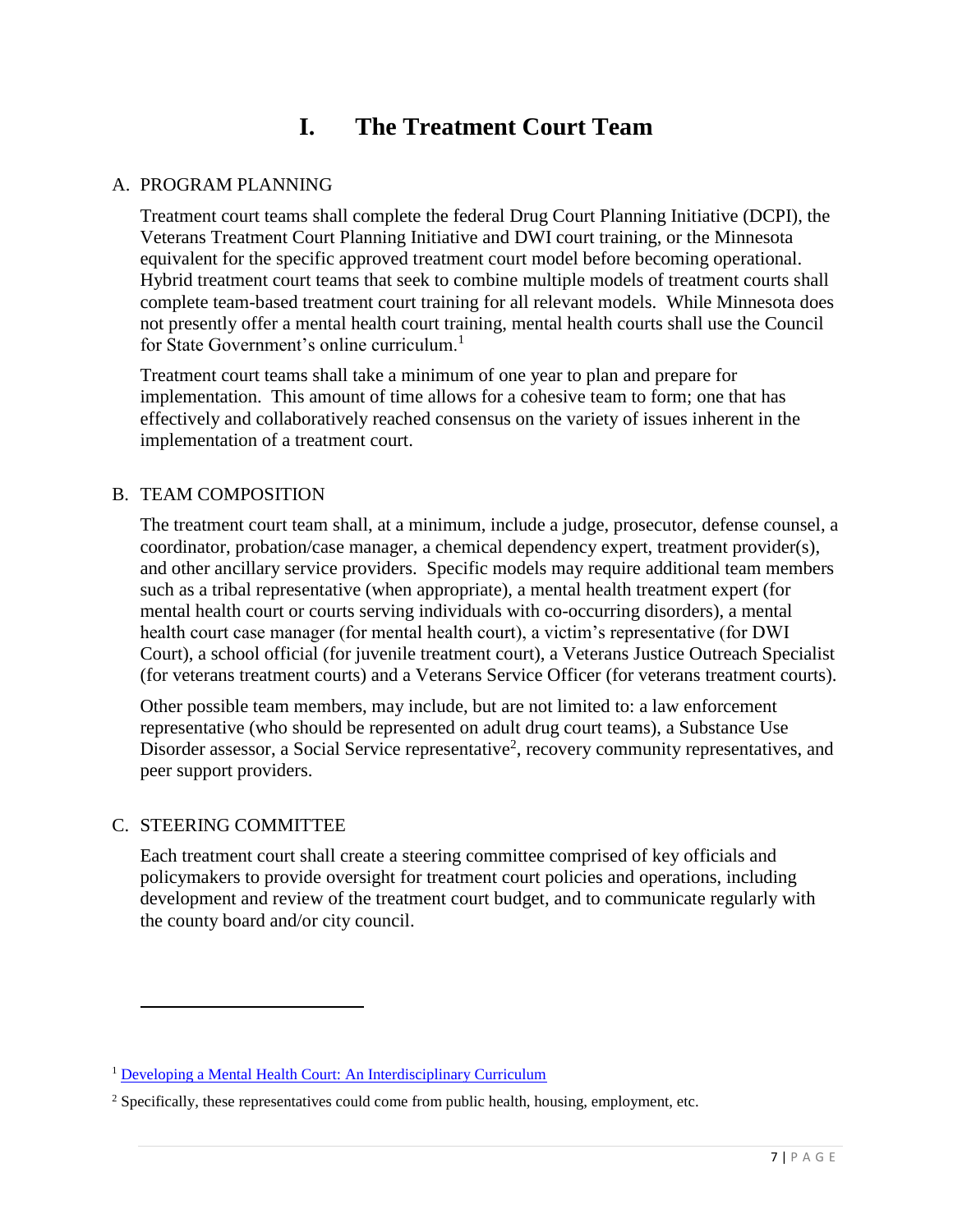# <span id="page-7-0"></span>D. POLICIES AND PROCEDURES

The planning team shall establish written policies and procedures which reflect shared goals and objectives for a treatment court; at a minimum, the goals of the treatment court shall be those of the TCI: enhancing public safety, ensuring participant accountability, improving participant functioning, and reducing costs to society. An outline example of a local policy and procedure manual is found in Appendix A. Programs shall review their policies and procedures biannually and update them as needed.

#### <span id="page-7-1"></span>E. PRE-COURT STAFFING

Team members shall consistently attend pre-court staff meetings to review participant progress, determine appropriate actions to improve outcomes, and prepare for status hearings in court. Pre-court staff meetings are presumptively closed to participants and the public, unless the court has a good reason for a participant to attend discussions related to that participant's case.

#### <span id="page-7-2"></span>F. COMMUNICATION

There shall be ongoing communication among the court, probation officer and/or case manager, and treatment providers including frequent exchanges of timely and accurate information about the individual participant's overall performance.

#### <span id="page-7-3"></span>G. MEMORANDUM OF UNDERSTANDING

Treatment court teams shall develop a written agreement (i.e., a Memorandum of Understanding) between all participating agencies. This agreement shall include the roles and responsibilities of all parties, decision-making process and the process for resolving conflicts among treatment court team members.

#### <span id="page-7-4"></span>H. INFORMATION SHARING

Participants shall provide voluntary and informed consent about what information will be shared between team members through a written consent or release of information form. This form shall incorporate the provisions of 42 CFR, Part 2 and HIPAA. The standard consent form shall be completed by all parties – team members, observers, and adjunct team members - to provide communication about confidentiality, participation/progress in treatment, and compliance with the provisions of 42 CFR, Part 2 and HIPAA. Defense attorneys shall only share attorney-client communications with the consent of the client.

#### <span id="page-7-5"></span>I. TREATMENT COURT ASSIGNMENTS

For consistency and stability in treatment court operations, the treatment court team members shall be assigned to the treatment court for a minimum of two years or longer.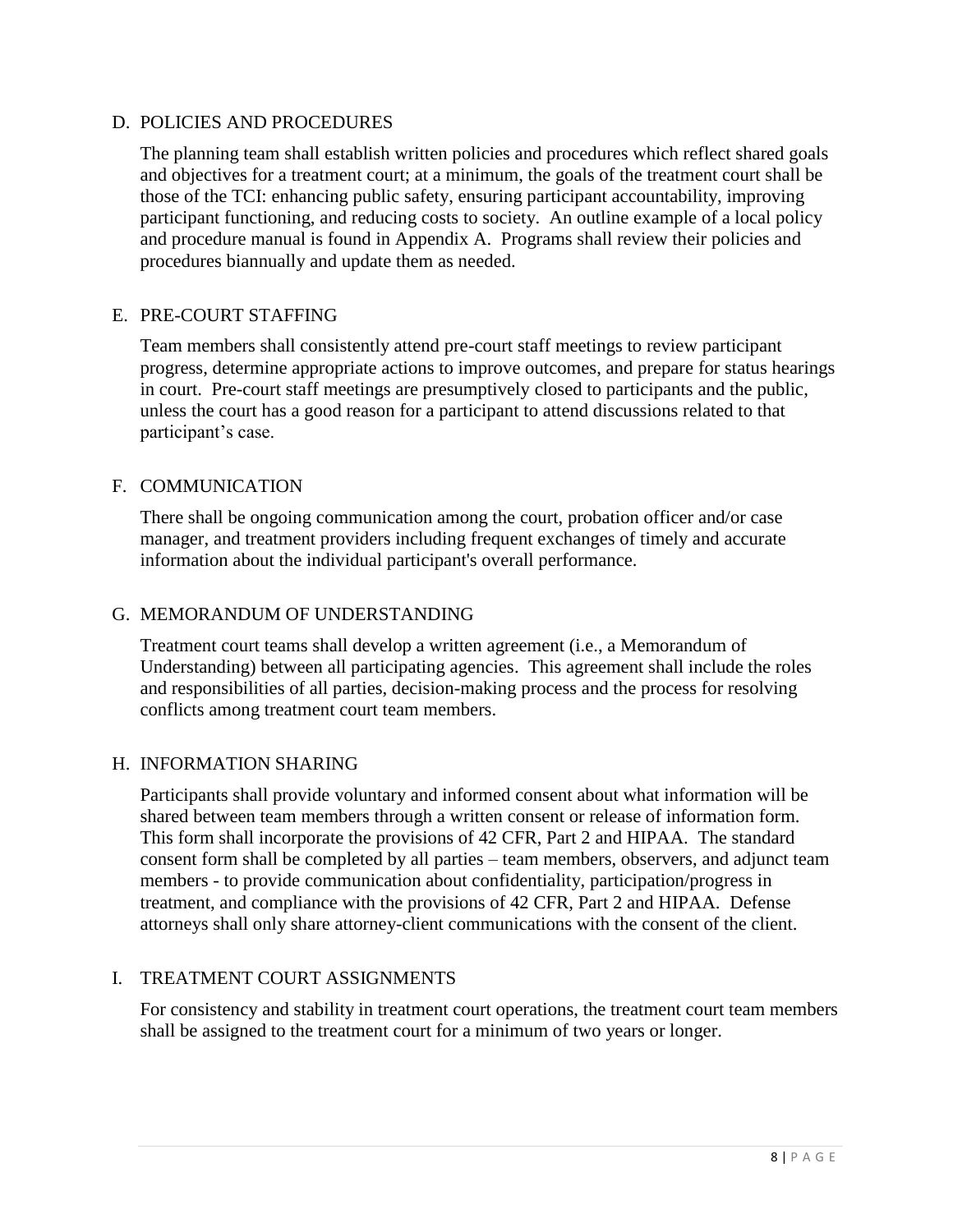#### <span id="page-8-0"></span>J. INITIAL TRAINING

Each treatment court shall plan for the transition of a team member and provide sufficient orientation and training for new team members within 60 days of joining the team. Training could be through online webinars, treatment court trainings and conferences.

#### <span id="page-8-1"></span>K. CONTINUING EDUCATION

Team members shall attend continuing education workshops at least every other year to gain up-to-date knowledge about best practices on topics including substance abuse and mental health treatment, complementary treatment and social services, behavior modification, community supervision, drug and alcohol testing, team decision-making, and constitutional and legal issues in treatment courts.

# <span id="page-8-2"></span>L. SUPERVISION CASELOADS

Caseloads for probation officers or other professionals responsible for community supervision of participants shall permit sufficient opportunities to monitor participant performance, apply effective behavioral consequences, and report pertinent compliance information during pre-court staff meetings and status hearings. When supervision caseloads exceed thirty active participants per supervision officer, program operations shall be monitored carefully to ensure supervision officers can evaluate participant performance accurately, share significant observations with team members, and complete other supervisory duties as assigned. Supervision caseloads shall not exceed fifty active participants per supervision officer.

# M. SUSTAINABILITY PLAN

Each treatment court shall develop a written sustainability plan that shall be reviewed by the team every two years.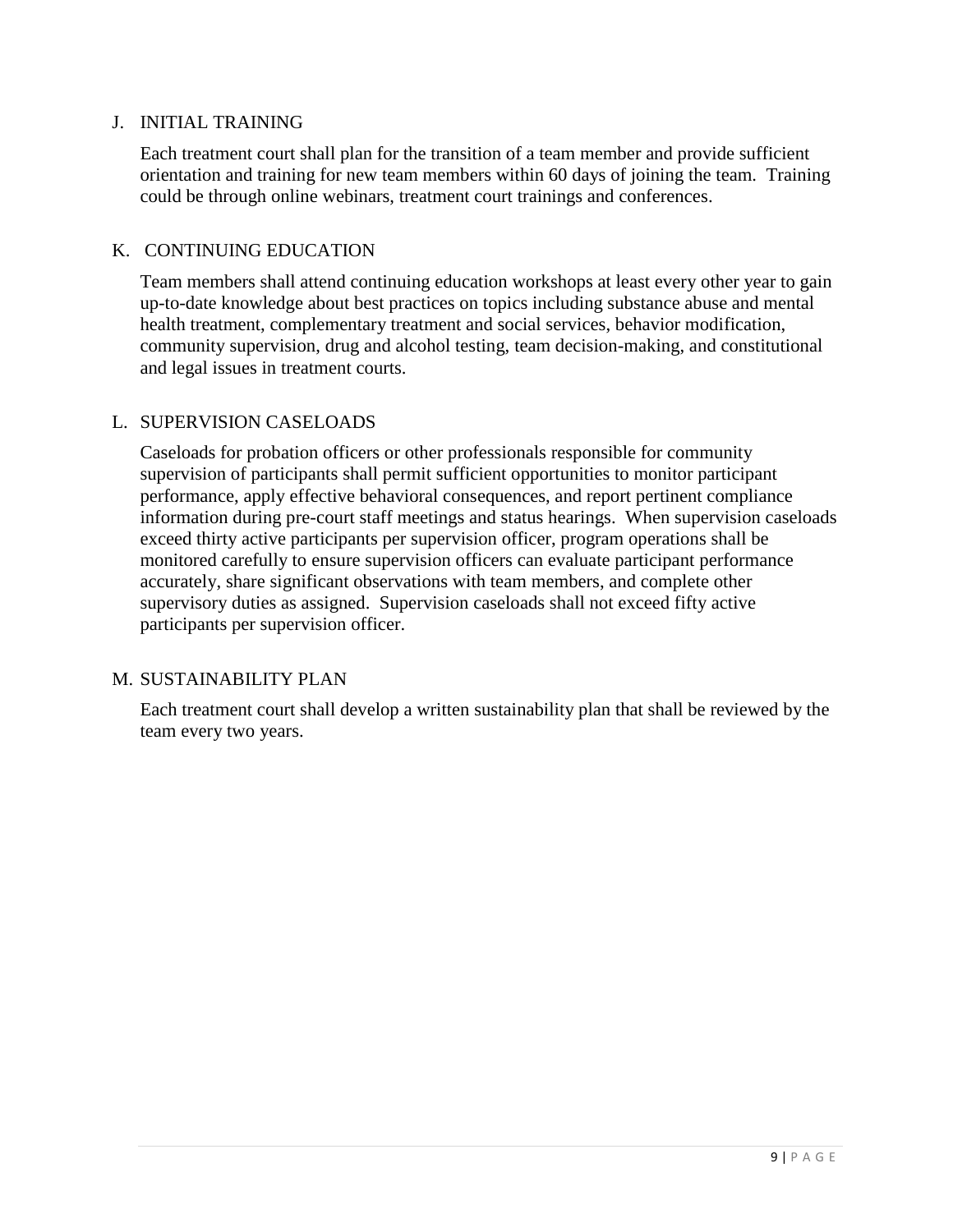# <span id="page-9-0"></span>**II. Target Population, Eligibility, Referrals and Orientation**

# <span id="page-9-1"></span>A. OBJECTIVE ELIGIBILITY AND EXCLUSION

Eligibility and exclusion criteria requires the approval of all treatment court team members. The eligibility and exclusion criteria shall be specified in writing, and communicated to potential referral sources including judges, law enforcement, defense attorneys, prosecutors, treatment professionals, and community supervision officers. The treatment court team shall not apply subjective criteria or personal impressions to determine participants' suitability for the program.

# <span id="page-9-2"></span>B. HIGH-RISK AND HIGH NEED PARTICIPANTS

Individuals shall be assessed to determine the level of criminogenic risk using a standardized, objective, validated risk screening or assessment tool and to determine treatment needs using a clinical screening or assessment tool. High-risk individuals are appropriate for admission into treatment court. Low-risk individuals may be admitted but only if placed on an alternative track separate from the high-risk individuals and structured according to evidence-based practices.

#### <span id="page-9-3"></span>C. VALIDATED SCREENING AND ASSESSMENT TOOLS

All treatment courts shall use a validated risk tool<sup>3</sup> to determine eligibility for inclusion in treatment court. Individuals providing screening for substance use or mental health disorders and suitability for treatment shall be appropriately trained. The treatment court team shall limit subjective criteria or personal impressions to determine eligibility.

For mental health courts and veterans treatment courts, alternative screening and assessment tools may be needed.

#### <span id="page-9-4"></span>D. CLINICAL ELIGIBILITY

 $\ddot{\phantom{a}}$ 

Treatment courts shall target defendants for admission who meet the diagnostic criteria for a mental health disorder, a moderate or severe substance use disorder, or a co-occurring substance use and mental health disorder consistent with the most current DSM (Diagnostic and Statistical Manual) diagnostic criteria; are at substantial risk for reoffending; or are unlikely to be successful under traditional supervision due to a mental health disorder. These individuals are commonly referred to as high-risk and high-need defendants.

<sup>&</sup>lt;sup>3</sup> There are numerous validated assessments to determine the level of risk of offenders. Historically, the use of a variety of assessments has been problematic for treatment courts in determining a unified definition of high risk. Only one validated tool, the "Risk and Needs Triage (RANT), is designed to determine risk into two categories; high and low. Therefore, treatment courts shall use the RANT when available for appropriate offender populations. The RANT may not be appropriate for mental health court or a veterans treatment court. The RANT is a screening tool; therefore, not intended to replace any assessments used by other agencies.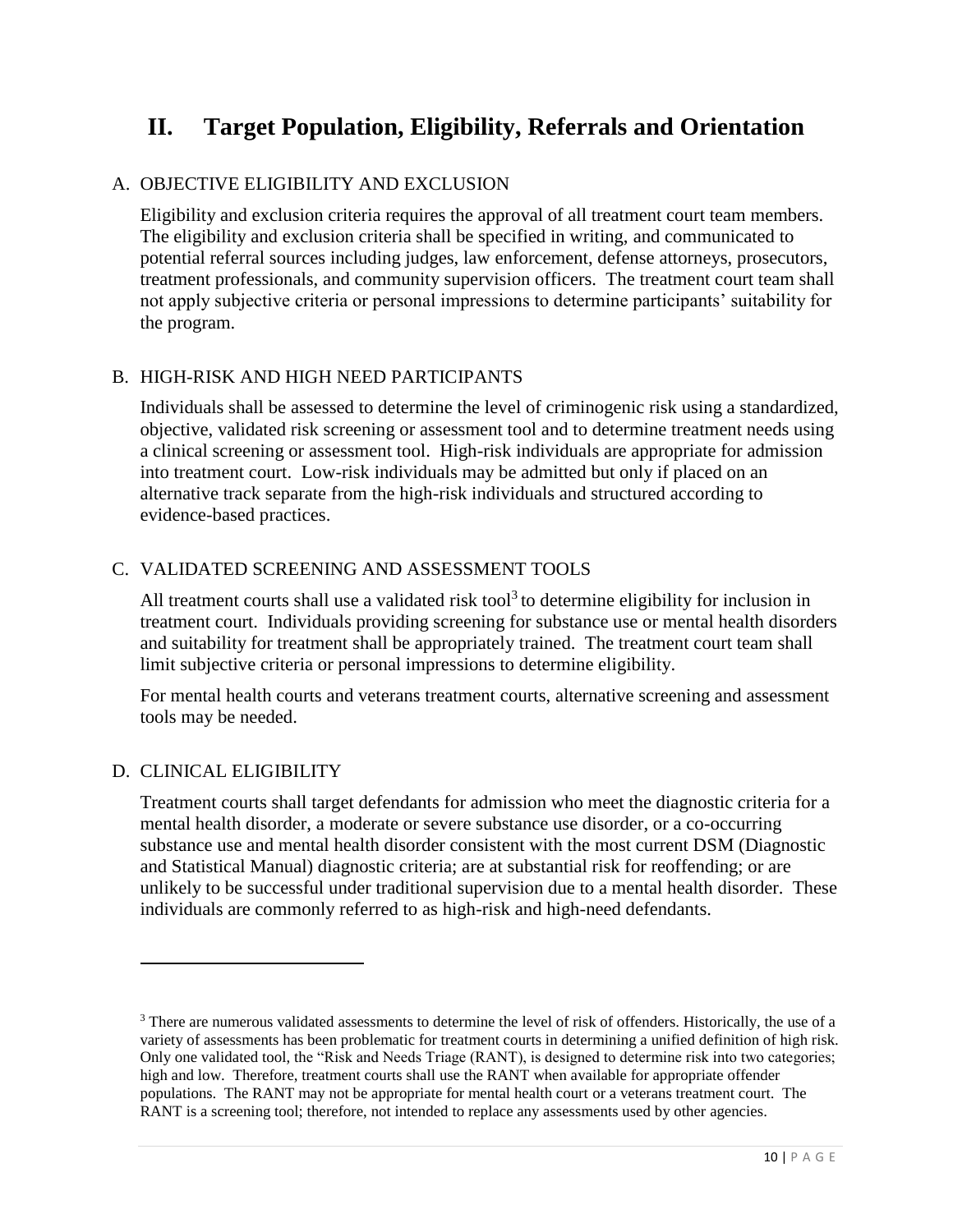# <span id="page-10-0"></span>E. ALTERNATE TRACKS

If a treatment court is unable to target only high-risk and high-need defendants, the program shall develop alternative tracks with services that are modified to meet the risk and need levels of its participants and avoid mixing participants with different risk or need levels.

#### <span id="page-10-1"></span>F. CRIMINAL HISTORY DISQUALIFICATIONS

Current or prior offenses may disqualify candidates from participation if the defendant's prior record suggests that the defendant cannot be managed safely or effectively in a treatment court. Barring legal prohibitions, defendants charged with drug distribution or those with violent histories are not excluded automatically from participation in the treatment court.

# <span id="page-10-2"></span>G. CLINICAL DISQUALIFICATIONS

If adequate treatment is available, candidates shall not be disqualified from participation due to co-occurring mental health or medical conditions or because they have been legally prescribed medications including, but not limited to, psychotropic or addiction medication.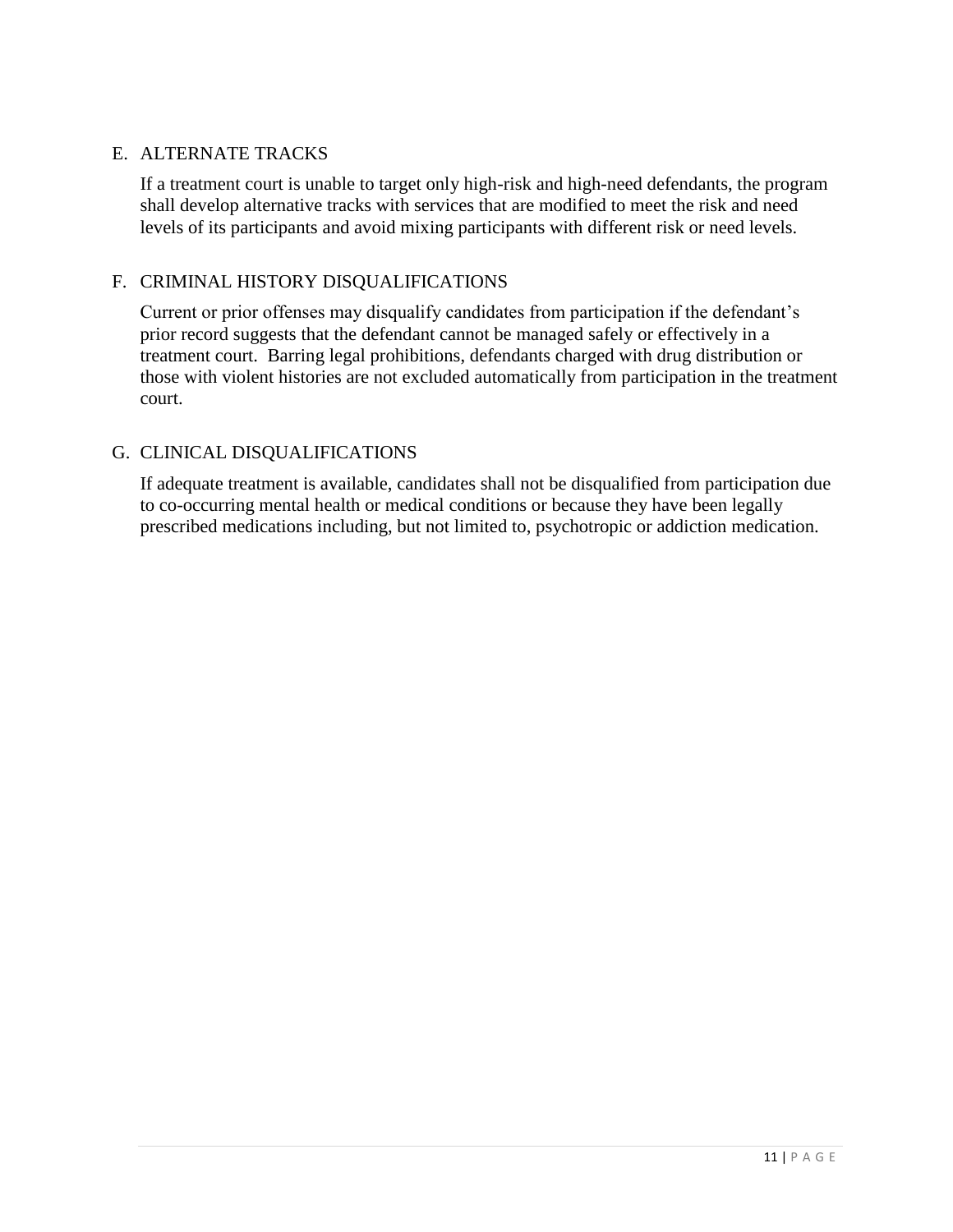# **III. Program Structure**

# <span id="page-11-1"></span><span id="page-11-0"></span>A. PROGRAM CAPACITY

The treatment court census shall be predicated on local need, obtainable resources, and the program's ability to apply best practices. When the census reaches 125 active participants, program operations shall be monitored carefully to ensure they remain consistent with best practice standards. If evidence suggests some operations are drifting away from best practices, the team shall develop a remedial action plan and timetable to rectify the deficiencies and evaluate the success of the remedial actions.

#### <span id="page-11-2"></span>B. PROGRAM ENTRY

Treatment court programs shall minimize the time between the precipitating event (arrest or probation violation) and entrance into the treatment court, and the time between treatment court entry and first treatment episode.

# C. INCENTIVES FOR PROGRAM PARTICIPATION

The treatment court shall have incentives for completing the program, such as avoiding a criminal record, avoiding incarceration, or receiving a substantially reduced sentence or disposition.

#### D. PROGRAM DURATION

Treatment courts serving individuals charged with a felony or a gross misdemeanor offenses shall require a minimum of 12 months of participation to complete all program phases. Overall duration and dosage of treatment for participants shall be based on the individual's risk and needs as determined from validated standardized assessments.

#### <span id="page-11-3"></span>E. TERMINATION

Participants may be terminated from the treatment court if they no longer can be managed safely in the community or if they repeatedly fail to comply with treatment or supervision requirements. Termination shall not occur for continued substance use unless it is in conjunction with non-compliance in treatment and/or supervision, or the participant is considered non-amenable to treatment.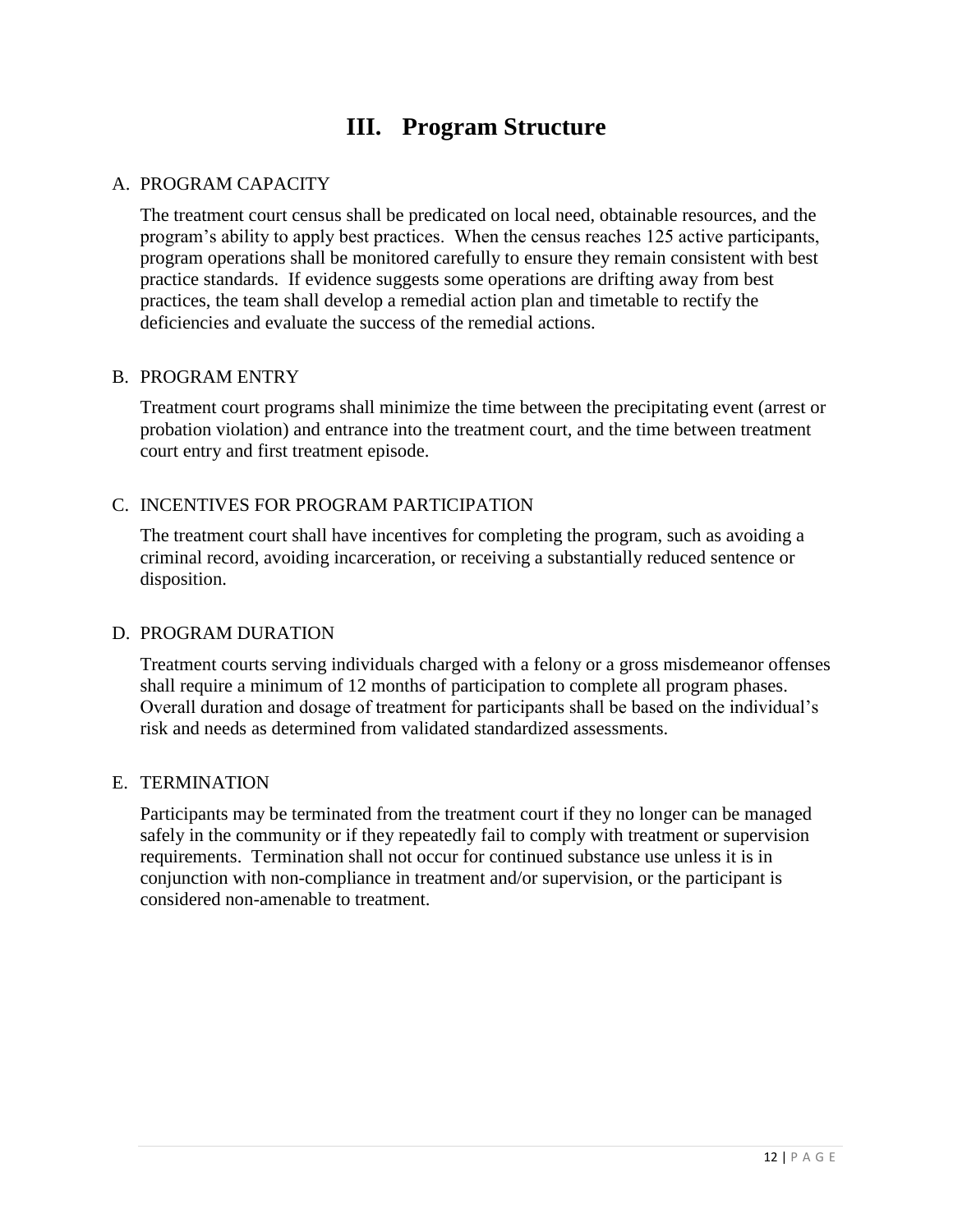# **IV. Judicial Monitoring/Court Hearings**

# <span id="page-12-1"></span><span id="page-12-0"></span>A. FREQUENCY OF STATUS HEARINGS

At a minimum, treatment court participants shall appear before the treatment court judge at least twice monthly during the initial phase of the court. Frequent status hearings during the initial phases of the court shall establish and reinforce the treatment court's policies and ensure effective supervision of each treatment court participant. Courts operating a noncompliant docket track may consider an alternative reporting structure.

#### <span id="page-12-2"></span>B. JUDICIAL DEMEANOR

The judge shall be patient, dignified, and courteous to participants and shall require similar conduct of treatment court staff.

# <span id="page-12-3"></span>C. JUDICIAL DECISION-MAKING

The judge shall make the final decisions concerning the imposition of incentives or sanctions that affect a participant's legal status or liberty, after taking into consideration the input of the other team members and discussing the matter in court with the participant or the participant's legal representative. The judge shall rely on the expert input of trained treatment professionals when imposing treatment-related conditions.

# <span id="page-12-4"></span>D. CONSISTENT DOCKETS

Participants shall ordinarily appear before the same judge throughout their enrollment in treatment court.

#### <span id="page-12-5"></span>E. LENGTH OF COURT INTERACTIONS

The treatment court judge shall spend sufficient time during status hearings reviewing each participant's progress in the program. Evidence suggests judges spend a minimum of approximately three minutes during the hearing interacting with each participant in court.

#### <span id="page-12-6"></span>F. LENGTH OF TERM

The length of term for treatment court judges shall be a minimum of two years or longer. A back-up or assisting judge shall be appropriately trained. Training could be through online webinars, treatment court trainings and conferences.

#### <span id="page-12-7"></span>G. NON-ADVERSARIAL APPROACH

Treatment courts shall incorporate a non-adversarial approach while recognizing:

• Retention of prosecution's distinct role in pursuing justice and protecting public safety.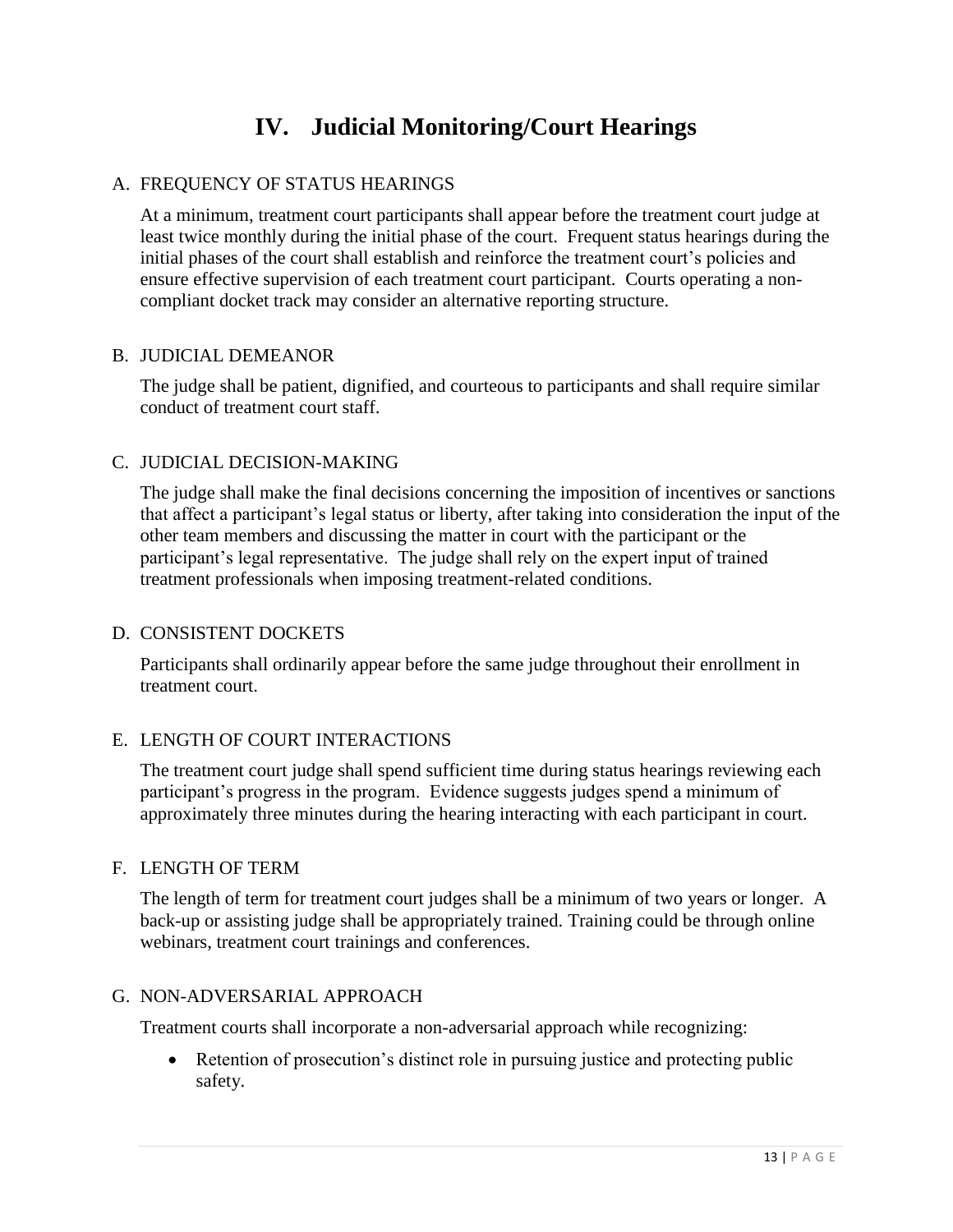- Retention of defense counsel's distinct role in preserving the constitutional rights of treatment court participants.
- Preservation of due process fostered through judicial leadership.

Provision of detailed materials outlining the process of the treatment court to defense counsel representing a treatment court participant.

# <span id="page-13-0"></span>H. REPRESENTATION AT STATUS HEARINGS

A defendant may request that defense counsel attend post-admission treatment court staffings for their client(s) only.

# <span id="page-13-1"></span>I. INFORMED CONSENT

Defense counsel shall review the standard form for entry into the treatment court as well as potential sanctions and incentives with the participant, informing them of their basic due process rights.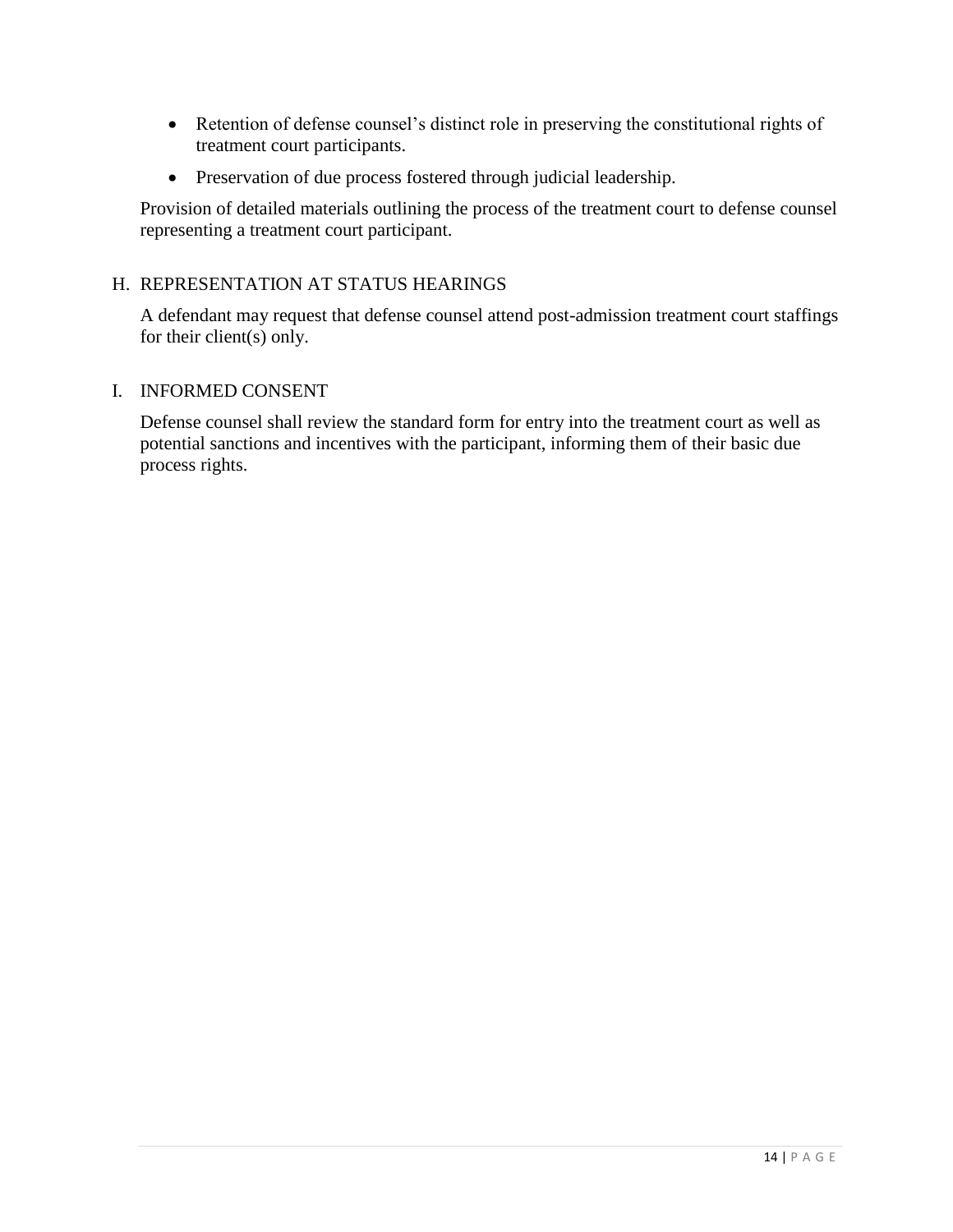# **V. Drug and Alcohol Testing**

# <span id="page-14-1"></span><span id="page-14-0"></span>A. WRITTEN TESTING PROCEDURES

Treatment courts shall have written policies and procedures for sample collection, sample analysis, and result reporting. The testing policies and procedures shall address elements that contribute to the reliability and validity of the testing process. Urine specimens shall be routinely tested for evidence of dilution and adulteration. Testing protocols take into consideration the ability to monitor compliance with valid prescriptions/medication-assisted treatment and differentiate positive tests between prescribed drugs and drugs of abuse.

# <span id="page-14-2"></span>B. NOTICE OF TESTING

Upon entering the treatment court, participants shall receive a clear and comprehensive explanation of their rights and responsibilities related to drug and alcohol testing.

# <span id="page-14-3"></span>C. RANDOM TESTING

All testing shall be random, frequent, and observed. Participants shall not receive more than eight hours notice of when a sample will be collected. For tests with short detection windows, such as oral fluid tests, specimens shall be provided within four hours after being notified.

# <span id="page-14-4"></span>D. CONFIRMATION TESTS

If a participant denies substance use in response to a positive screening test, a portion of the same specimen shall be subjected to confirmatory analysis using an instrumented test, such as gas chromatography/mass spectrometry (GC/MS) or liquid chromatography/mass spectrometry (LC/MS). Barring staff expertise in toxicology, pharmacology, or a related discipline, drug or metabolite concentrations falling below industry- or manufacturerrecommended cutoff levels shall not be interpreted as evidence of new substance use or a change in a participant's substance use patterns.

# <span id="page-14-5"></span>E. AVAILABILITY OF RESULTS

Drug test results shall be available to the team and to the court within 48 hours of test administration.

# <span id="page-14-6"></span>F. FAILURE TO PROVIDE A SAMPLE

Failure to submit to testing, submitting the sample test of another, and adulterated samples shall be treated as non-compliant behavior and receive an immediate response.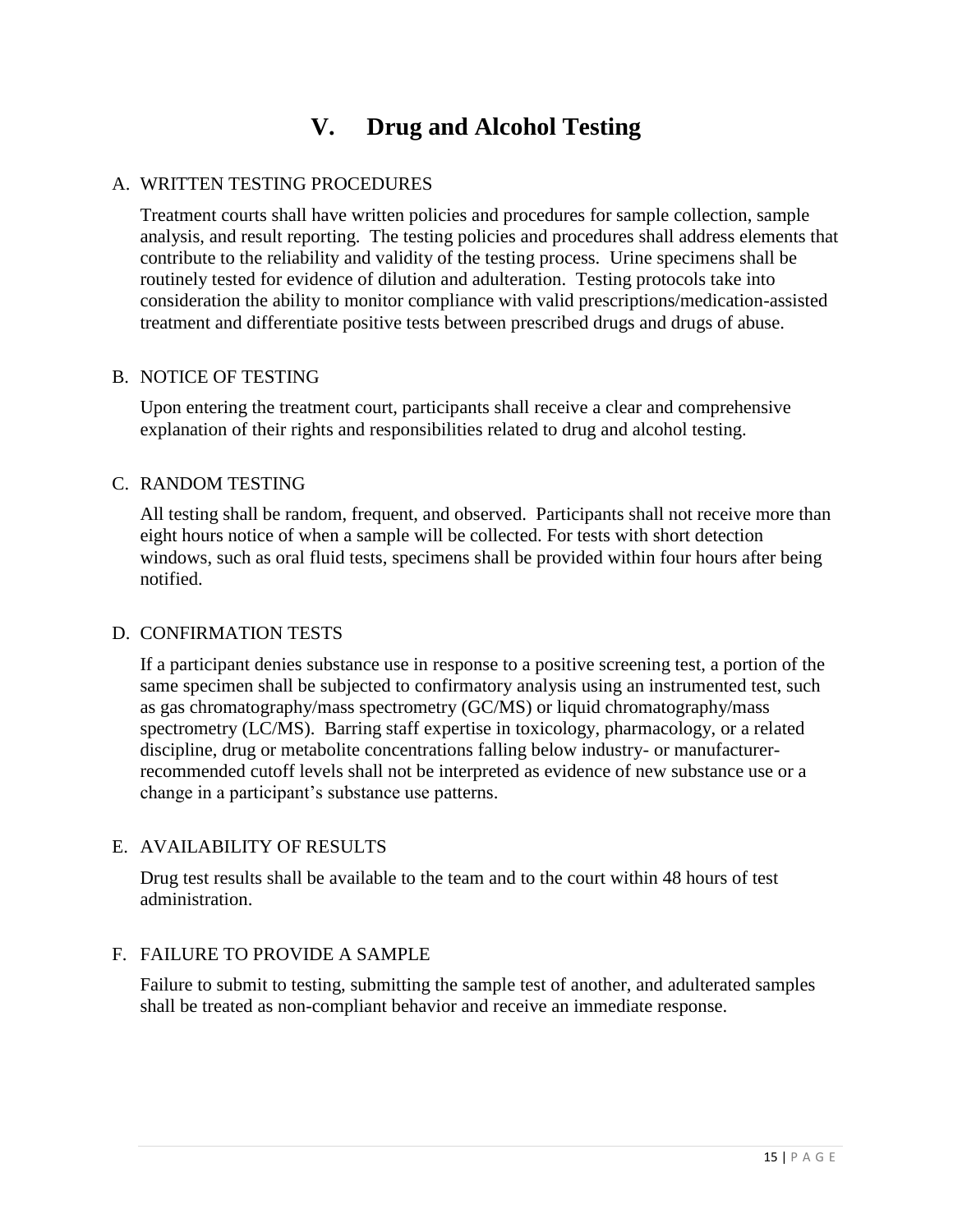# <span id="page-15-0"></span>G. SCOE OF TESTING

Drug or alcohol testing shall not be limited to a single drug of choice but shall regularly include a panel of drugs to detect a broad array of known drugs of use in the local treatment court.

## <span id="page-15-1"></span>H. FREQUENCY OF TESTING

Participants with substance abuse disorders shall be tested a minimum of twice weekly until the final phase of the program. Testing shall occur on weekdays, weekends and holidays. The probability of being tested on weekends and holidays shall be the same as on other days.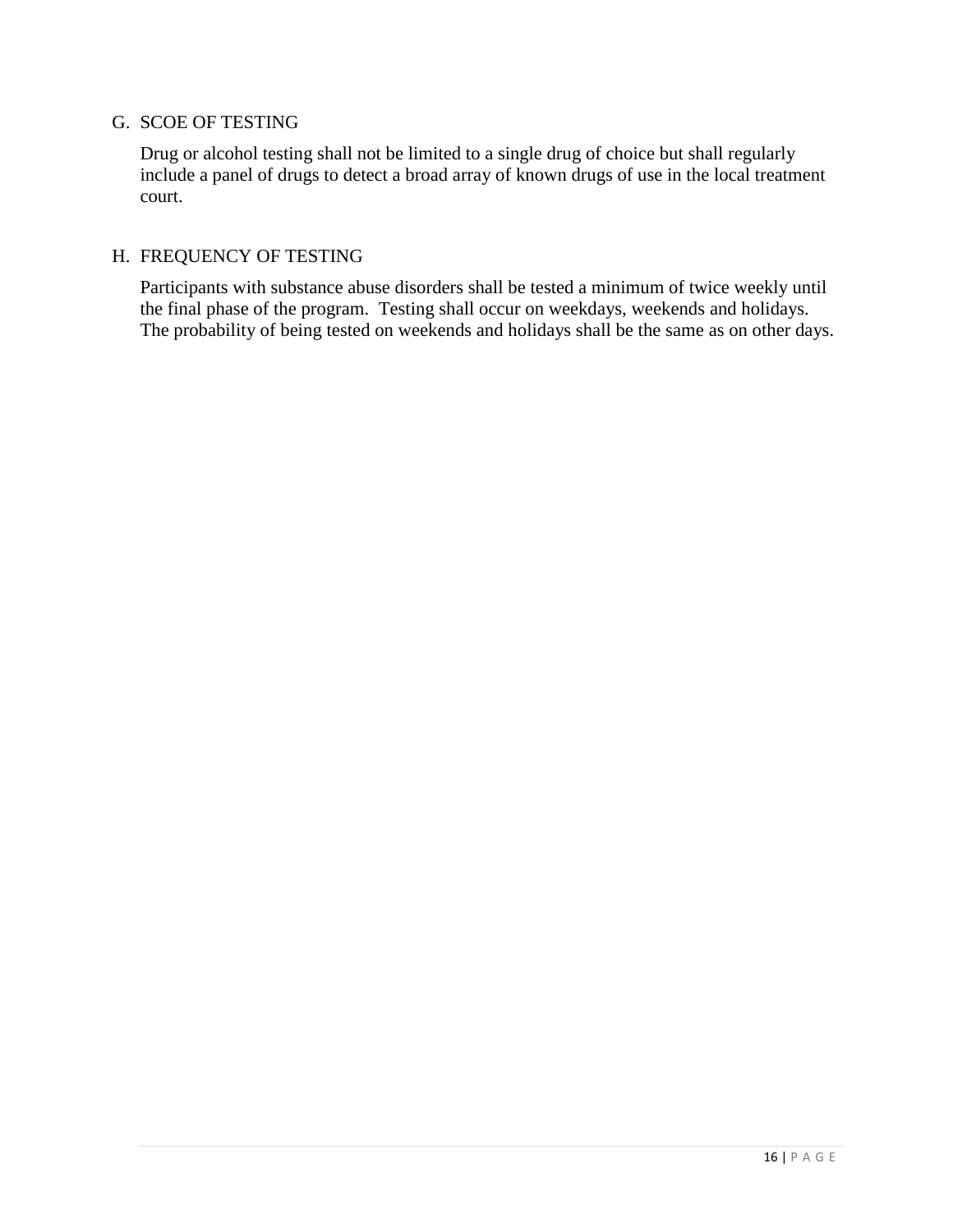# **VI. Treatment Services**

# <span id="page-16-1"></span><span id="page-16-0"></span>A. CONTIINUUM OF CARE

Treatment courts shall provide prompt access to a continuum of approved substance abuse and mental health services based on a standardized assessment of the individual's treatment needs.

# <span id="page-16-2"></span>B. PROXIMAL AND DISTAL GOALS

Treatment courts shall address the appropriate proximal and distal goals of the participant based on the participant's phase in the program. Progression by participants through the treatment court shall be based upon the individual's progress with the treatment plan and compliance with court requirements. Treatment court phases and an individual's progress through those phases shall not be based solely upon pre-set court timelines.

# <span id="page-16-3"></span>C. ADJUSTMENTS TO THE LEVEL OF CARE

The level of care for chemical dependency treatment shall follow standardized placement criteria. Adjustments to the level of care shall be predicated on each participant's response to treatment and shall not be tied to the programmatic phase structure. Substance abuse treatment shall be reduced only if it is clinically determined that a reduction in treatment is unlikely to precipitate a relapse to substance use. For those with substance abuse disorders, the frequency of drug and alcohol testing shall not be reduced until after other treatment and supervisory services have been reduced and relapse has not occurred. If a participant is returned temporarily to the preceding phase of the program because of a relapse or related setback, the team shall develop a remedial plan together with the participant to prepare for a successful phase transition.

# D. INDIVIDUALIZED TREATMENT

Treatment court participants shall be matched to services according to their specific needs. Treatment plans shall be individualized for each participant based on the results of the initial assessment and ongoing assessments. Participants shall be reassessed at a frequency determined by the program, and treatment plans may be modified or adjusted based on results.

# E. TREATMENT REPRESENTATION

Treatment courts shall use no more than two treatment agencies to provide the primary treatment services for a majority of participants, or a single agency/individual shall oversee and coordinate the treatment provided from other agencies, unless local circumstances prevent this. If more than two agencies provide treatment to participants, communication protocols shall be established to ensure accurate and timely information concerning each participant's progress in treatment shall be conveyed to the treatment team.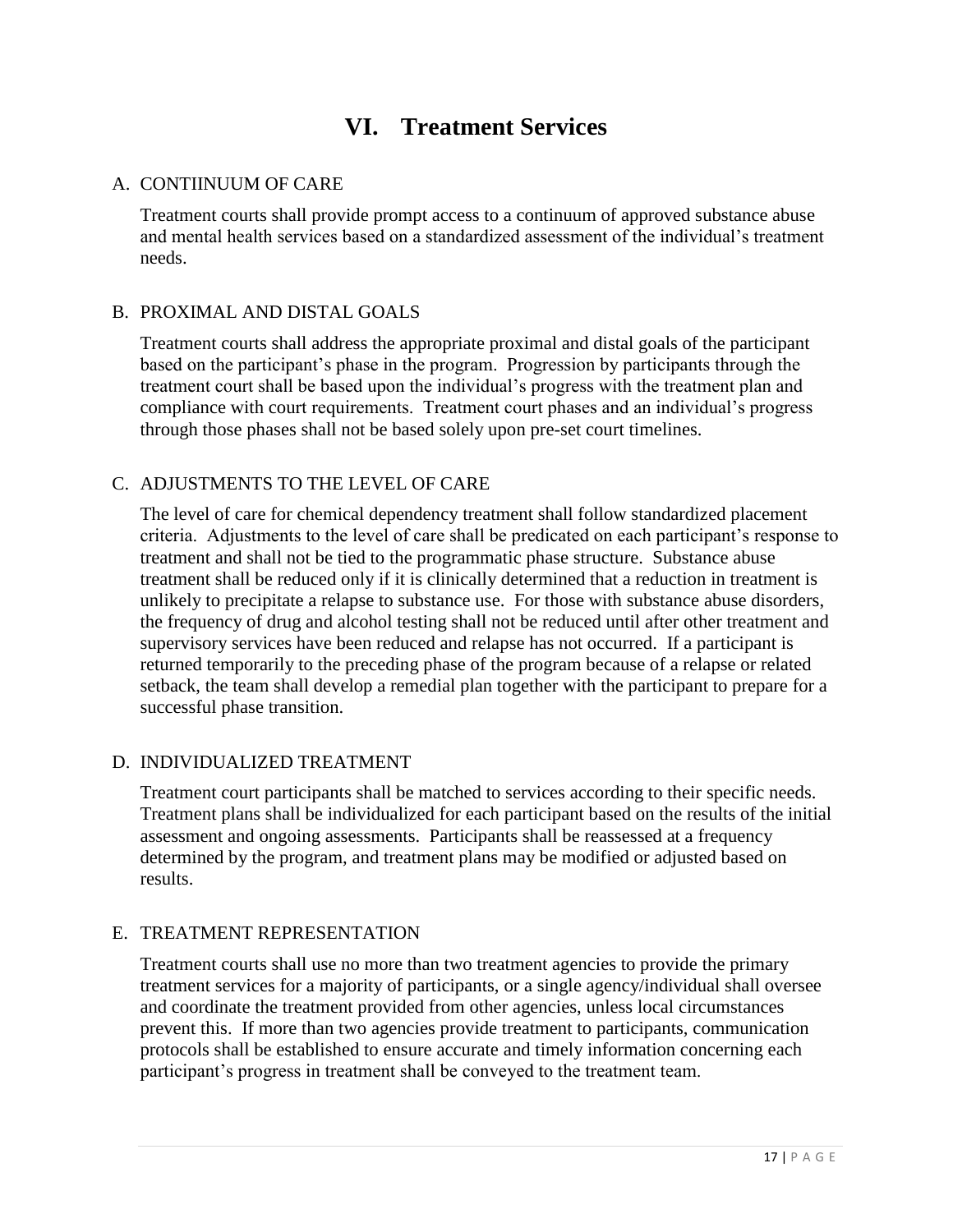# F. PROVIDER TRAINING AND CREDENTIALS

All chemical dependency and mental health treatment services shall be provided by programs or persons who are appropriately licensed and trained to deliver evidence-based interventions according to the standards of their profession.

#### G. MEDICATION-ASSISTED TREATMENT

The treatment court shall have a mechanism in place for accepting participants taking medications determined to be medically necessary and prescribed by a trained and authorized addiction physician to treat their drug dependence (Medication-Assisted Treatment or MAT). The treatment court shall have policies specific to MAT and MOUs in place to ensure proper coordination with treatment and medical providers. A treatment court shall not force any participant to discontinue MAT unless clinical and medical assessment indicates that it is not appropriate for the participant or is no longer needed.

# <span id="page-17-0"></span>H. TRAUMA-INFORMED SERVICES

Services shall be trauma-informed when appropriate and clinically necessary to the degree that available resources allow this. Participants shall be screened, and assessed as needed, for trauma history, trauma-related symptoms, and posttraumatic stress disorder (PTSD). Participants with PTSD or severe trauma-related symptoms shall be evaluated for their suitability for group interventions and shall be treated on an individual basis or in small groups when necessary. All participants shall receive trauma-related services in genderspecific groups. All treatment court team members, including court personnel and other criminal justice professionals, shall receive formal training on delivering trauma-informed services.

# I. INDIVIDUAL TREATMENT

If a treatment plan indicates, participants with a substance use disorder shall meet individually with a clinical case manager or comparable treatment professional at least weekly during the first phase of treatment court. The frequency of individual sessions may be reduced subsequently if doing so would be unlikely to precipitate a behavioral setback or relapse.

#### J. CONCURRENT MENTAL HEALTH AND SUBSTANCE ABUSE TREATMENT

Mental illness and substance abuse shall be treated concurrently using an evidence-based curriculum that focuses on the mutually aggravating effects of the two conditions, whenever possible.

# K. MANUALIZED EVIDENCE-BASED TREATMENT

Standardized, manualized, behavioral or cognitive behavioral evidence-based treatment programming shall be adopted by the treatment court whenever possible and implemented with fidelity to ensure quality and effectiveness of services and to guide practice. Examples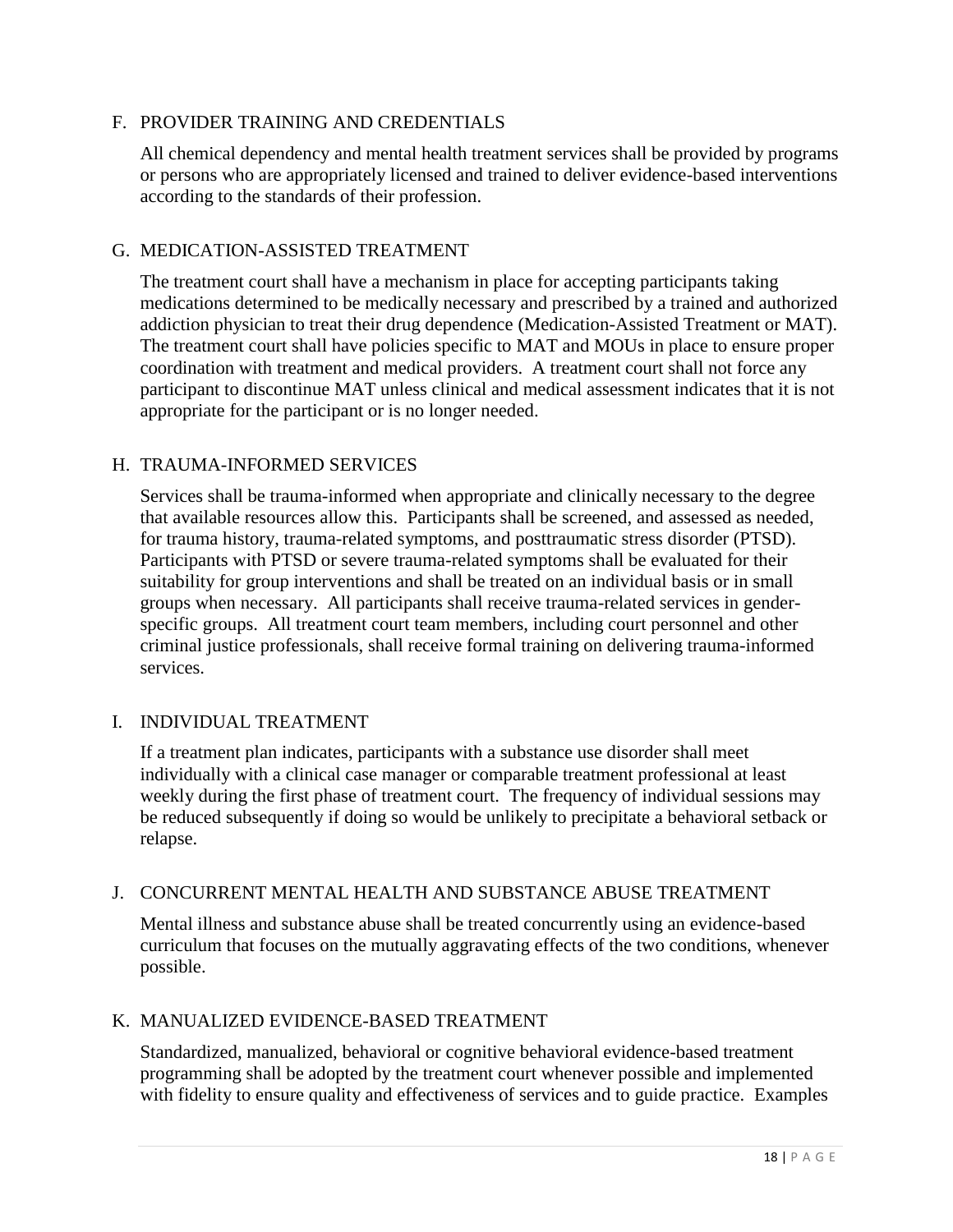of evidence-based treatment programming can be found at SAMHSA's National Registry of Evidence-based Programs and Practices' (NREPP) website.

# L. SUITABILITY FOR GROUP TREATMENT

Participants shall be screened for their suitability for group interventions, and group membership shall be guided by evidence-based selection criteria including participants' gender, trauma histories and co-occurring psychiatric symptoms.

# M. TREATMENT GROUP SIZE

Treatment groups for high-risk/high-need participants shall ordinarily have no more than twelve participants and at least two leaders or facilitators.

# N. SUBSTANCE ABUSE TREATMENT CASELOAD SIZE

Caseloads for clinicians providing services to individuals with substance use disorders shall not exceed the following thresholds:

- 50 active participants for clinicians providing clinical case management
- 40 active participants for clinicians providing individual therapy or counseling
- 30 active participants for clinicians providing both clinical case management and individual therapy or counseling

# O. TRANSITION TO POST-PROGRAM SERVICES

Case managers shall help participants prepare for their transition out of the court program by providing referrals to treatment and services that are accessible after court supervision concludes.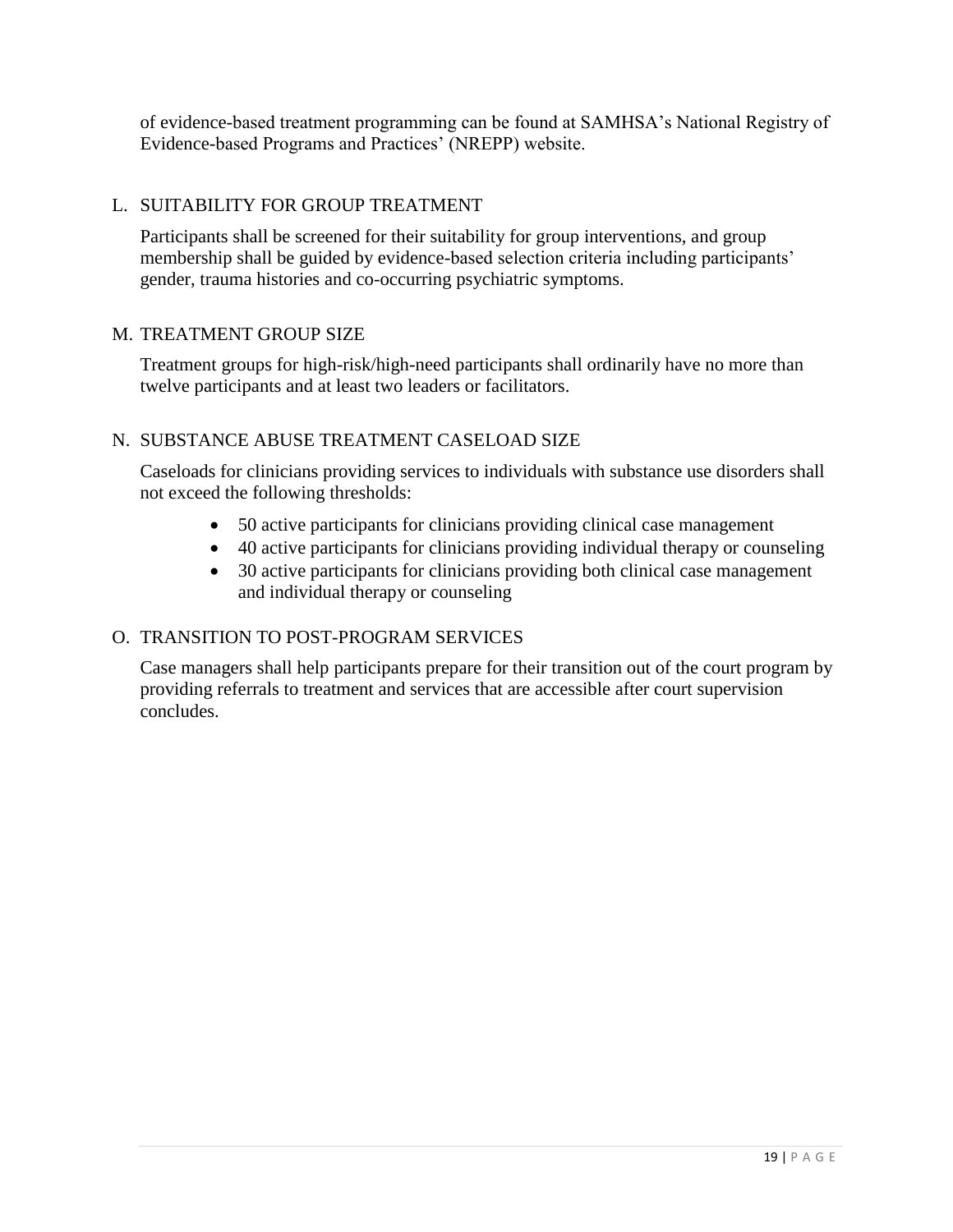# **VII. Complementary Treatment and Social Services**

# <span id="page-19-1"></span><span id="page-19-0"></span>A. ANCILLARY SERVICES

The treatment court shall provide or refer participants for treatment and social services to address conditions that are likely to interfere with their response to substance abuse or mental health treatment (responsivity needs), to increase criminal recidivism (criminogenic needs), or to diminish long-term treatment gains (maintenance needs). Depending upon participant needs, complementary services may include housing assistance, trauma-informed services, criminal-thinking interventions, family or interpersonal counseling, vocational or educational services, and medical or dental treatment. Participants shall only be required to receive services for which they have an assessed need.

# <span id="page-19-2"></span>B. CRIMINAL THINKING INTERVENTIONS

Participants shall receive an evidence-based criminal-thinking intervention after they have been stabilized clinically. A participant's ability to benefit from the curriculum should be considered and participation may be waived if it is not clinically recommended. Staff members shall be trained to administer a standardized and validated cognitive-behavioral criminal-thinking intervention such as Moral Reconation Therapy, the Thinking for a Change program, or the Reasoning & Rehabilitation programs.

# C. PSYCHOTROPIC MEDICATIONS

Participants shall receive psychiatric medication based on a determination of medical necessity or medical indication by a qualified medical provider. Applicants shall not be denied entry because they are receiving a lawfully prescribed psychiatric medication, and participants shall not be required to discontinue lawfully prescribed psychiatric medication as a condition of graduating from treatment court.

# <span id="page-19-3"></span>D. FAMILY PARTICIPATION

When feasible, at least one reliable and prosocial family member, friend, or daily acquaintance shall be enlisted to provide firsthand observations to staff about participants' conduct outside of the program, to help participants arrive on time for appointments, and to help participants satisfy other reporting obligations in the program.

#### E. OVERDOSE PREVENTION AND REFERRAL

Participants with an opioid use disorder shall complete a brief evidence-based educational curriculum describing concrete measures they can take to prevent or reverse drug overdose.

#### F. PEER SUPPORT

Direct peer-to-peer services include a variety of support services, serving as an advocate, mentor, or facilitator. Where appropriate and feasible, programs should incorporate peer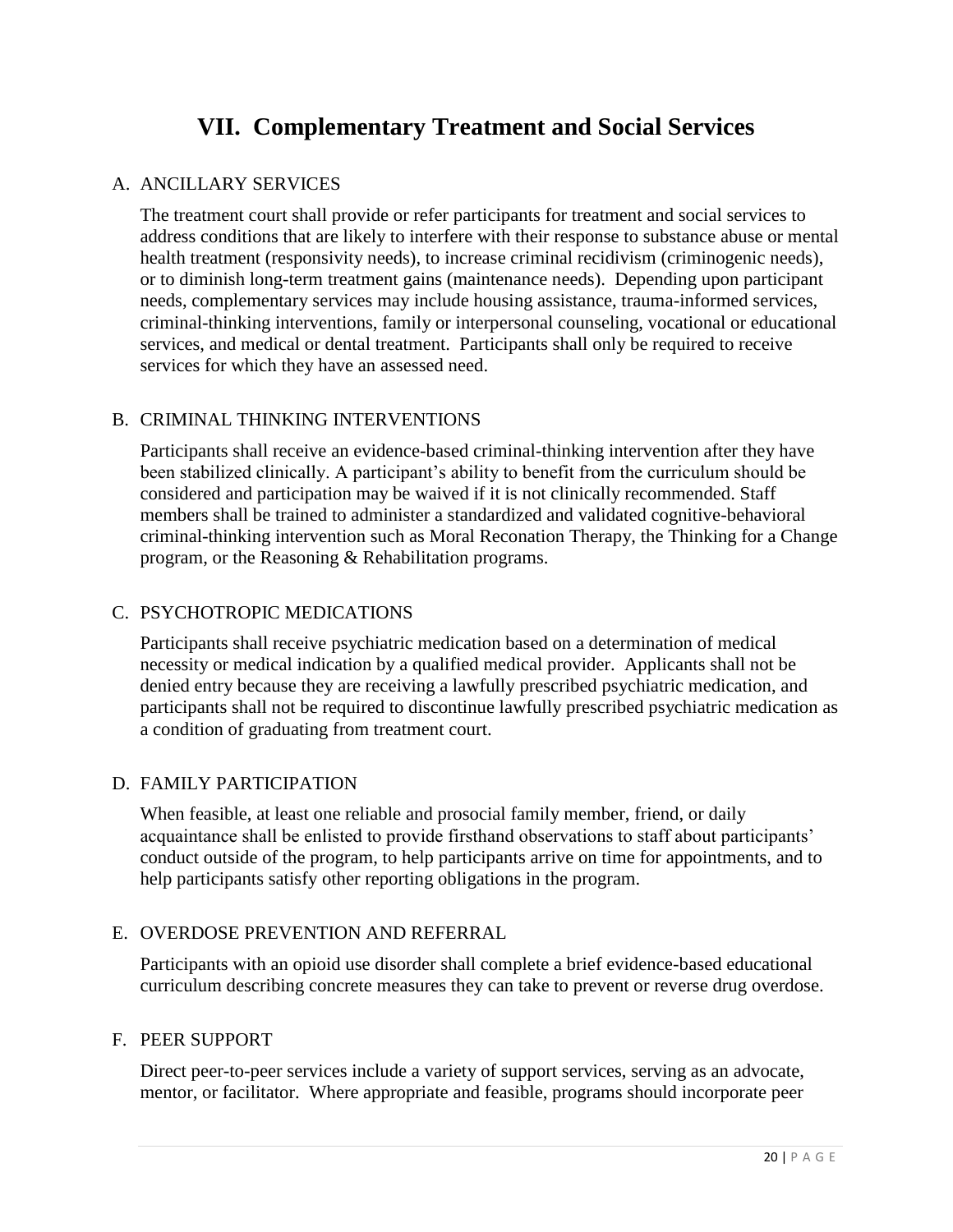support services which may include the establishment of alumni groups, peer mentors, and/or peer support groups, that encourage participation in other supports.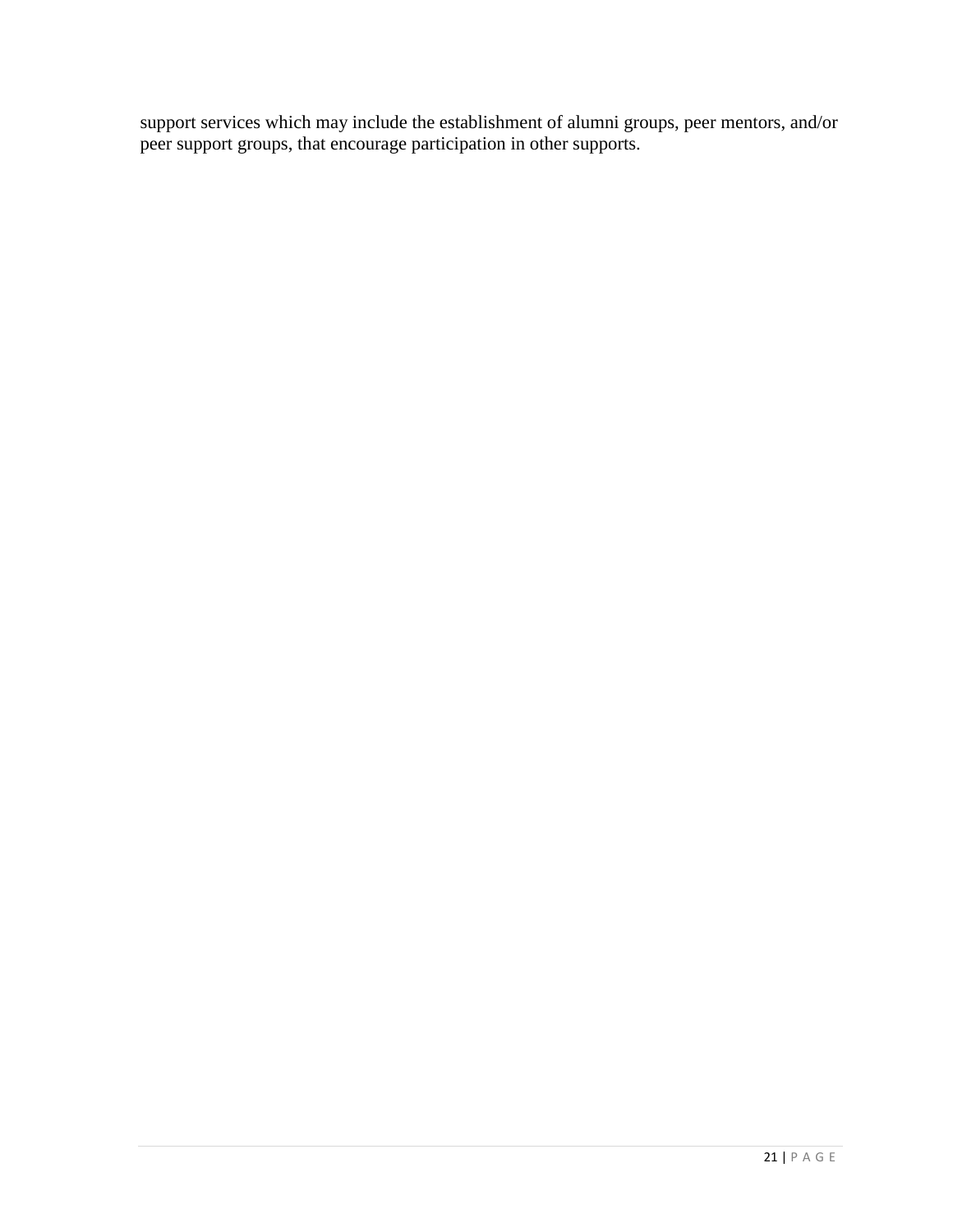# **VIII.Sanctions and Incentives**

# <span id="page-21-1"></span><span id="page-21-0"></span>A. ADVANCE NOTICE

Responses to compliance and noncompliance (including criteria for termination) shall be explained orally and provided in writing to treatment court participants during their orientation.

# <span id="page-21-2"></span>B. PROGRESSIVE SANCTIONS

Immediate, graduated, and individualized sanctions shall govern the responses of the treatment court to each participant's noncompliance. Team members shall consider proximal and distal behaviors in conjunction with program status when responding to behavior. Sanctions should change over time as participants advance through the phases of the program.

# <span id="page-21-3"></span>C. OPPORTUNITY TO RESPOND

The judge shall allow participants a reasonable opportunity to explain their perspectives concerning factual controversies and the imposition of sanctions, incentives, and therapeutic adjustments. Participants shall receive a clear justification for why a particular consequence is or is not being imposed. If a participant has difficulty expressing him or herself because of such factors as a language barrier, nervousness, or cognitive limitation, the judges shall permit the participant's attorney or legal representative to assist in providing such explanations.

#### <span id="page-21-4"></span>D. JAIL SANCTIONS

Jail sanctions shall be imposed judiciously and sparingly. Unless a participant poses an immediate risk to public safety, jail sanctions shall be administered after less severe consequences have been ineffective at deterring infractions. Jail sanctions shall be definite in duration and shall typically last no more than three to five days. Participants shall be given access to counsel and a fair hearing if a jail sanction might be imposed because a significant liberty interest is at stake. When behavior is attributed to the disease of addiction or mental health issue, a treatment response shall take precedent as the primary response.

# <span id="page-21-5"></span>E. NON-MEDICAL USE OF SUBSTANCES

Consequences shall be imposed for the non-medically indicated use of intoxicating or addictive substances, including alcohol, cannabis (marijuana) and prescription medications, regardless of the licit or illicit status of the substance. The treatment court team shall rely on medical input to determine whether a prescription for an addictive or intoxicating medication is medically indicated and whether non-addictive, non-intoxicating, and medically safe alternative treatments are available.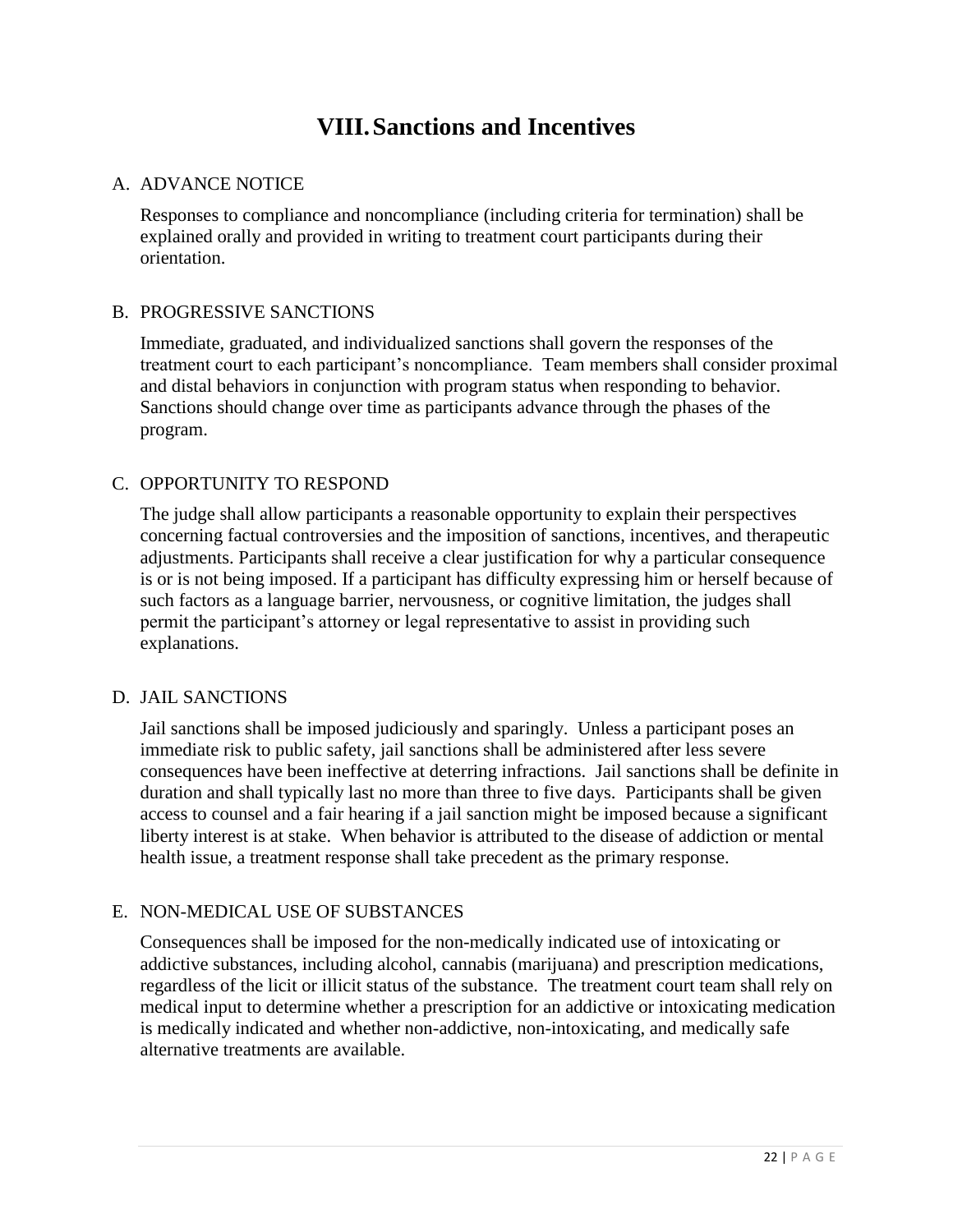## <span id="page-22-0"></span>F. INCENTIVES

The treatment court shall place as much emphasis on incentivizing productive behaviors as it does on reducing crime, substance abuse, and other infractions. Criteria for phase advancement and graduation shall include objective evidence that participants are engaged in productive or prosocial activities such as employment, education, volunteering, or attendance in peer support groups.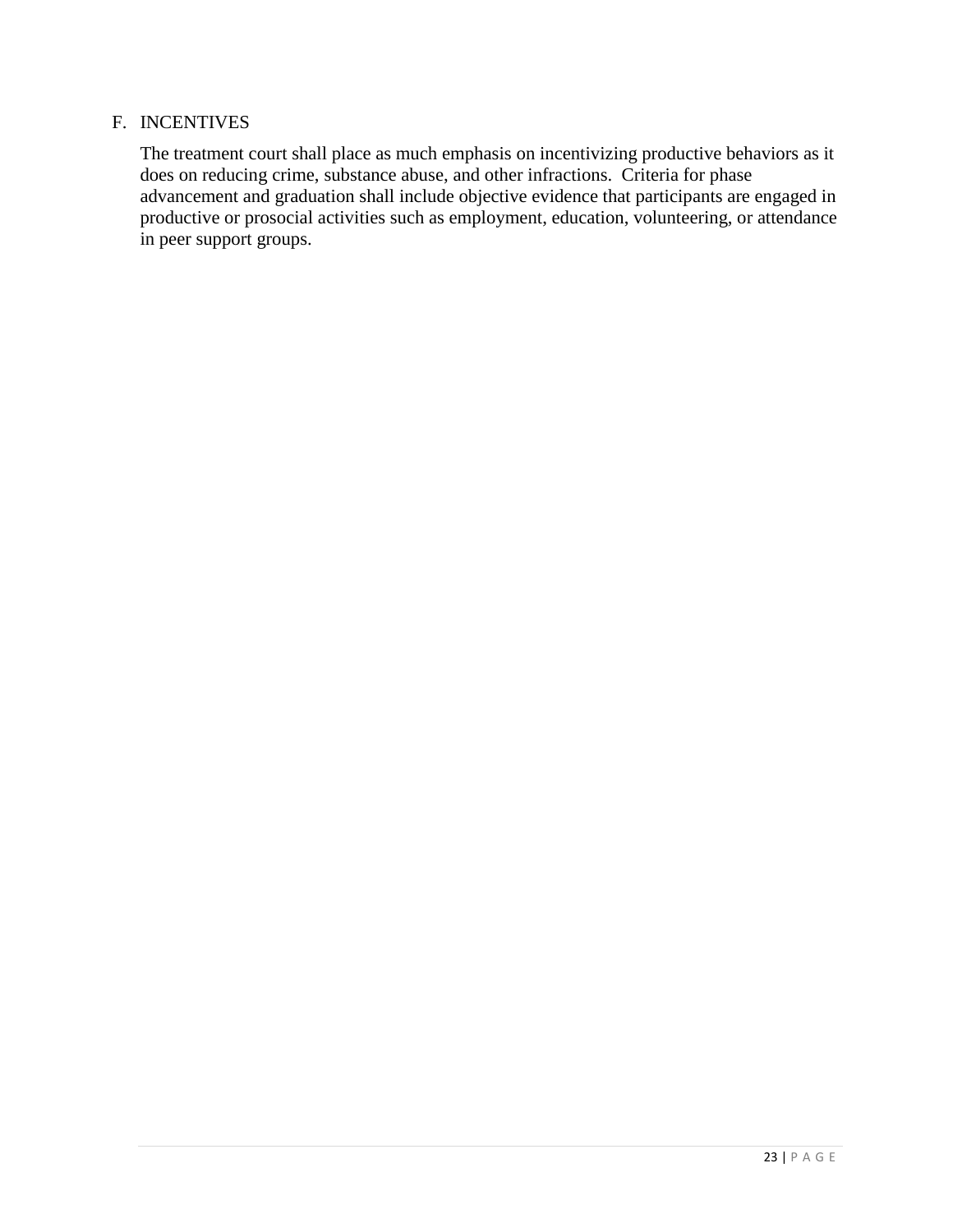# <span id="page-23-2"></span>**IX. Program Evaluation**

# <span id="page-23-1"></span><span id="page-23-0"></span>A. TIMELY PROVISION OF DATA

Treatments courts shall report outcome and other data as required by the State Court Administrator's Office, including information to assess compliance with the standards.

# B. INDEPENDENT EVALUATION

Treatment courts shall conduct a formal evaluation with a third party and modify policies and procedures based upon the results no less frequently than every five years by a skilled and independent evaluator. Treatment courts shall develop remedial action plans and timetables to implement recommendations from the evaluator to improve program adherence to best practices.

#### C. COMPARISON GROUP

Outcomes for the treatment court participants shall be compared to those of an unbiased and equivalent comparison group. Individuals in the comparison group shall satisfy the legal and clinical eligibility criteria for participation in the treatment court but not enter the treatment court for reasons having no relationship to their outcomes. The comparison group shall not include individuals who refused to enter treatment court, withdrew or were terminated from the treatment court, or were denied entry to the treatment court because of their legal charges, criminal history, or clinical assessment results.

# D. EQUIVALENT FOLLOW-UP PERIOD

When examining recidivism, participants in the treatment court and comparison groups shall be examined over an equivalent time period beginning from a comparable start date. If participants in either group were incarcerated or detained in a residential facility for a significantly longer period of time than participants in the other group, the length of time participants were detained or incarcerated shall be accounted for statistically in outcome comparisons.

#### E. STUDY GROUP

All eligible participants who entered the treatment court - regardless of whether they graduated, withdrew, or were terminated from the program - shall be examined as part of the outcome evaluation.

#### F. DEFINITION OF RECIDIVISM

Where such information is available, new arrests, new convictions, and new incarcerations shall be evaluated for at least three years following each participant's entry into the treatment court. New offenses shall be categorized according to the level (felony, misdemeanor, or